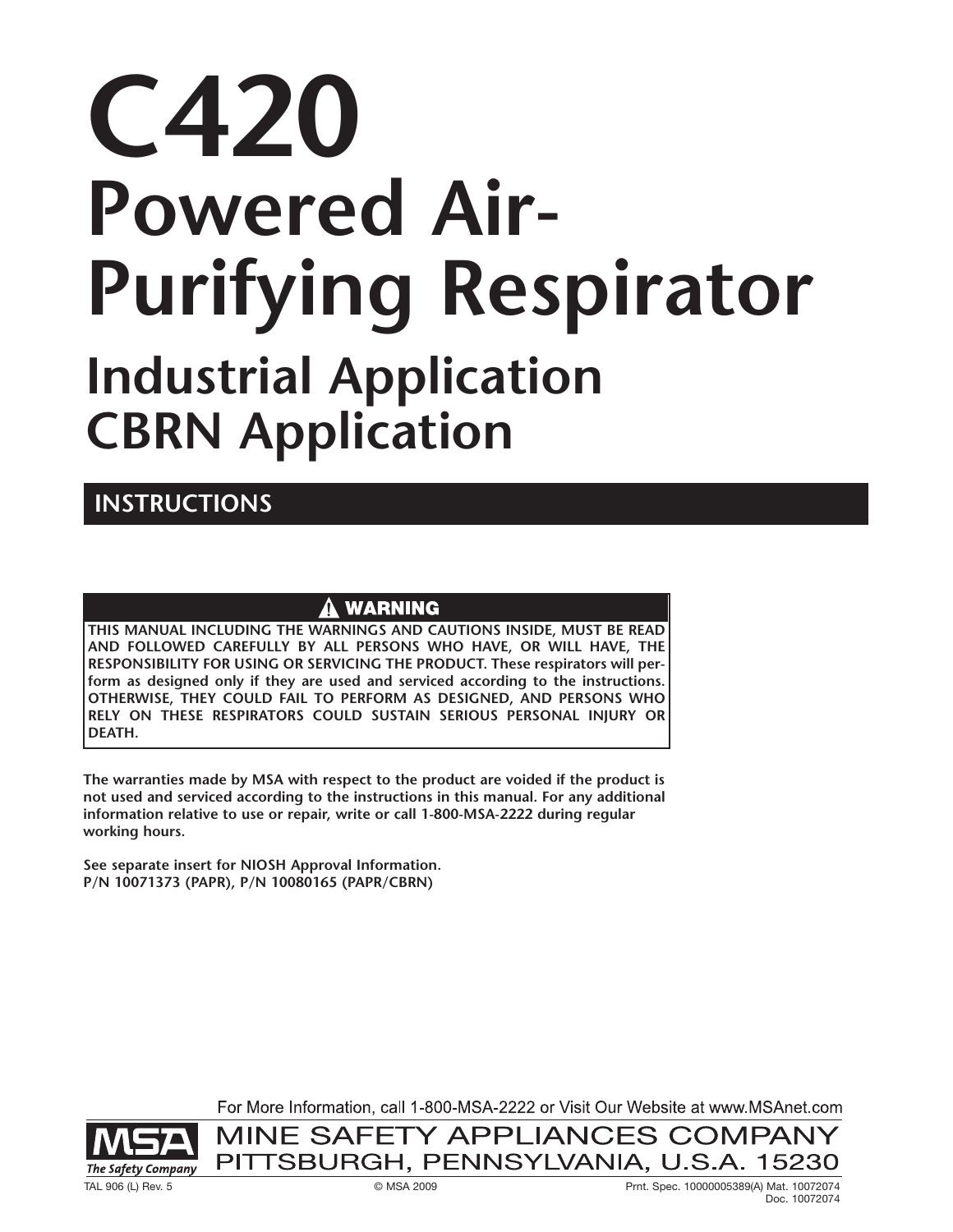# **INTRODUCTION**

# TABLE OF CONTENTS

### **NIOSH APPROVAL INFORMATION CAUTIONS AND LIMITATIONS**

- A Not for use in atmospheres containing less than 19.5 percent oxygen.
- B Not for use in atmospheres immediately dangerous to life or health.
- C Do not exceed maximum use concentrations established by regulatory standards.
- F- Do not use powered air-purifying respirators if airflow is less than four cfm (115 lpm) for tight fitting facepieces or six cfm (170 lpm) for hoods and/or helmets.
- H Follow established cartridge and canister change schedules or observe ESLI to ensure that cartridges and canisters are replaced before breakthrough occurs.
- I Contains electrical parts that may cause an ignition in flammable or explosive atmospheres.
- J Failure to properly use and maintain this product could result in injury or death.
- L Follow the manufacturer's User's Instructions for changing cartridges and/or filters.
- M -All approved respirators shall be selected, fitted, used, and maintained in accordance with MSHA, OSHA, and other applicable regulations.
- N Never substitute, modify, add, or omit parts. Use only exact replacement parts in the configuration as specified by the manufacturer.
- O Refer to User's Instructions, and/or maintenance manuals for information on use and maintenance of these respirators.
- P NIOSH does not evaluate respirators for use as surgical masks.
- S Special or critical User's Instructions and/or specific use limitation may apply. Refer to the User's Instructions before donning.

# **PAPR/CBRN APPLICATION**

- A- Not for use in atmospheres containing less than 19.5 percent oxygen.
- F- Do not use powered air-purifying respirators if air flow is less than four cfm (115 lpm) for tight fitting facepieces or six cfm (170 lpm) for hoods and/or helmets.
- H- Follow established cartridge and cartridge change schedules or observe ESLI to ensure cartridges and canisters are replaced before breakthrough occurs.
- I- Contains electrical parts that may cause an ignition source in flammable or explosive atmospheres.
- J- Failure to properly use and maintain this product could result in injury or death.
- L- Follow the manufacturer's User's Instructions for changing canisters.
- M- All approved respirators shall be selected, fitted, used, and maintained in accordance with MSHA, OSHA and other applicable regulations.
- N- Never substitute, modify, add, or omit parts. Use only exact replacement parts in the configuration as specified by the manufacturer.
- O- Refer to User's Instructions, and/or maintenance manuals for information on use and maintenance of these respirators.
- R- Some CBRN agents may not present immediate effects from exposure, but can result in delayed impairment, illness, and death.
- S- Special or critical User's Instructions and/or specific use limitations apply. Refer to User's Instructions before donning.
- T- Direct contact with CBRN agents requires proper handling of the respirator after each use and between multiple entries during the same use. Decontamination and disposal procedures must be followed. If contaminated with liquid chemical warfare agents, dispose of the respirator after decontamination.
- Y- This respirator provides respiratory protection against inhalation of radiological and nuclear dust particles.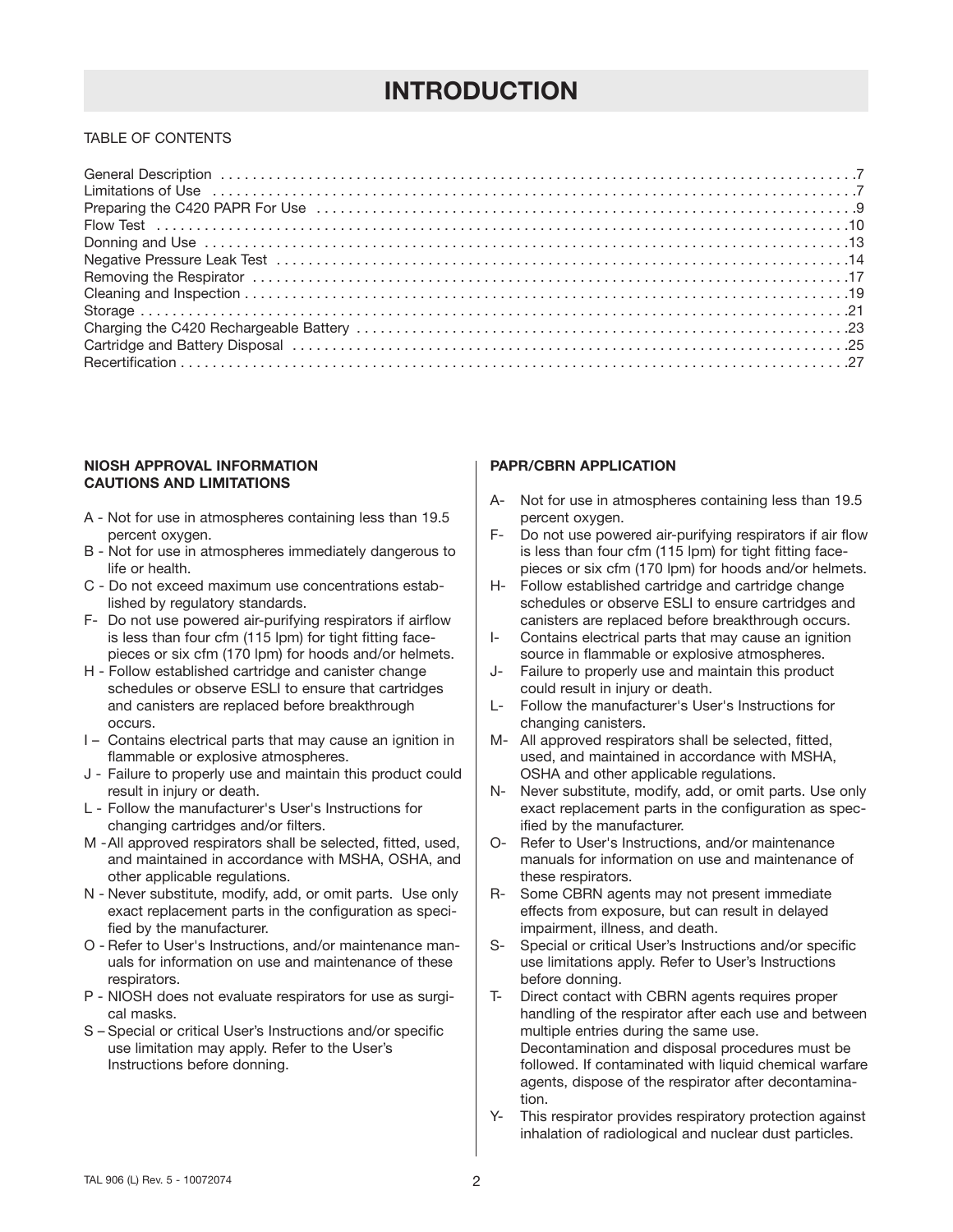# **INTRODUCTION**

Procedures for monitoring radiation exposure and full radiation protection must be followed.

- Z- If during use, and unexpected hazard is encountered such as a secondary CBRN device; pockets of entrapped hazard or any unforeseen hazard, immediately leave the area for clean air.
- BB- Not for use in entry into atmospheres immediately dangerous to life or health.
- CC- For entry, do not exceed maximum use concentrations established by regulatory standards.
- GG- Direct contact with CBRN agents requires proper handling of the respirator after use. Correct disposal procedures must be followed.
- QQ- Use in conjunction with personal protective ensembles that provide appropriate levels of protection against dermal hazard. Failure to do so may result in personal injury even when the respirator is fitted properly, used, and maintained.
- UU- The respirator should not be used beyond eight (8) hours after initial exposure to chemical warfare agents to avoid the possibility of agent permeation. If liquid exposure is encountered, the respirator should not be used for more than two (2) hours.
- VV- PAPRS with TC-23C approvals may NOT be used for escape from IDLH atmospheres.

# **S – SPECIAL OR CRITICAL USER'S INSTRUCTIONS**

During use of the C420 PAPR, the atmosphere must be monitored for the level of contamination and a means of escape must be provided in the event that the contamination level increases to immediately dangerous to life and health (IDLH) levels.

The C420 PAPR must be properly inspected before use, properly decontaminated, if necessary, after use, properly cleaned and maintained after use, and properly stored between uses.

The C420 PAPR contains a battery and may not be taken into or used in atmospheres containing flammable or explosive gases, vapors, or dusts when the concentration of such contaminants is near or above the lower flammable limit (LFL).

Do not use the C420 PAPR for firefighting, in oxygen-deficient atmospheres, or for protection against airborne contaminants from which the cartridge does not protect.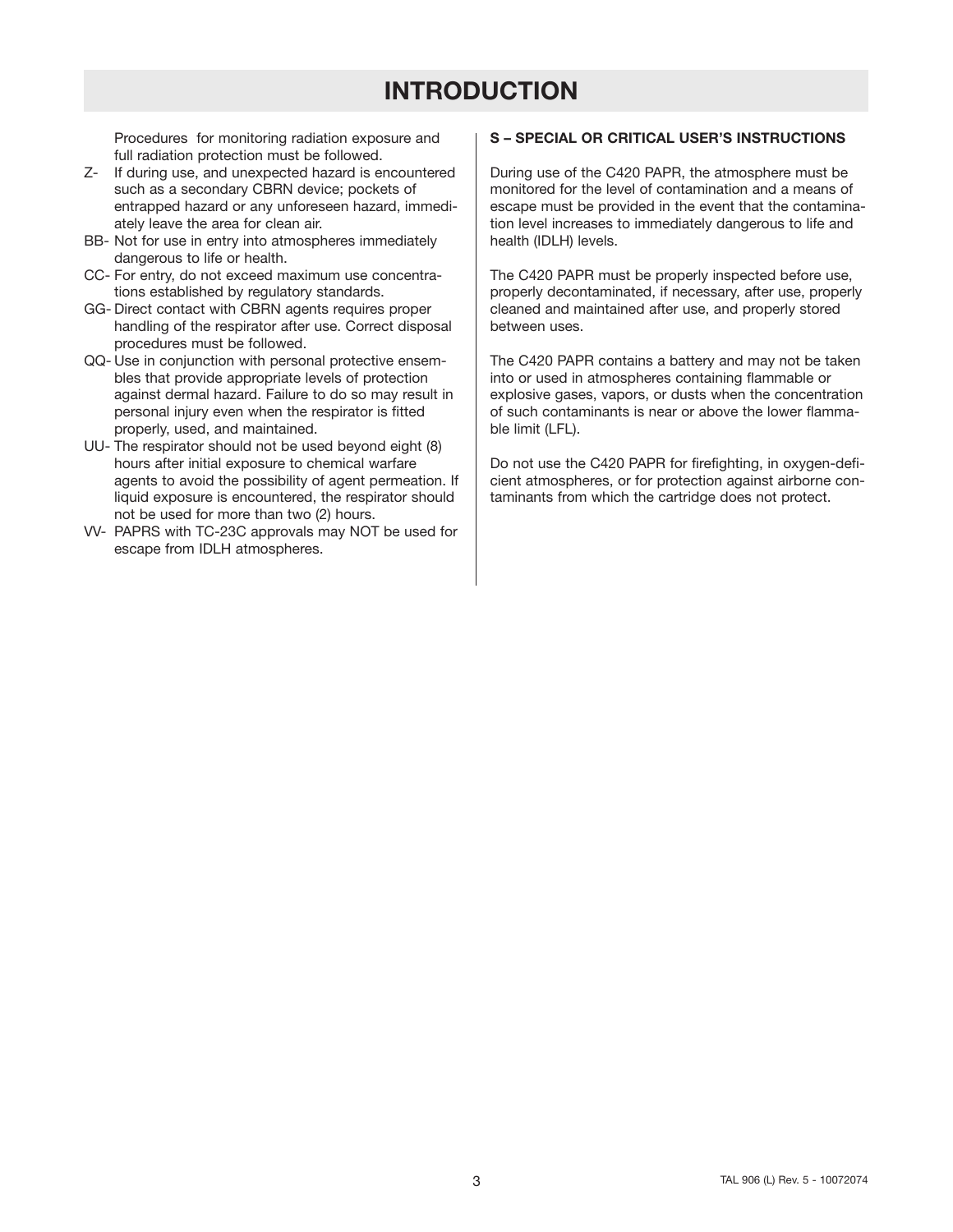| <b>NOTES</b>             |
|--------------------------|
|                          |
|                          |
|                          |
|                          |
|                          |
|                          |
|                          |
|                          |
|                          |
|                          |
|                          |
|                          |
|                          |
|                          |
|                          |
| ۰.                       |
| $\overline{\phantom{0}}$ |
| -                        |
| $\overline{\phantom{0}}$ |
| Ξ.<br>-                  |
|                          |
|                          |
|                          |
| Ξ.                       |
| -                        |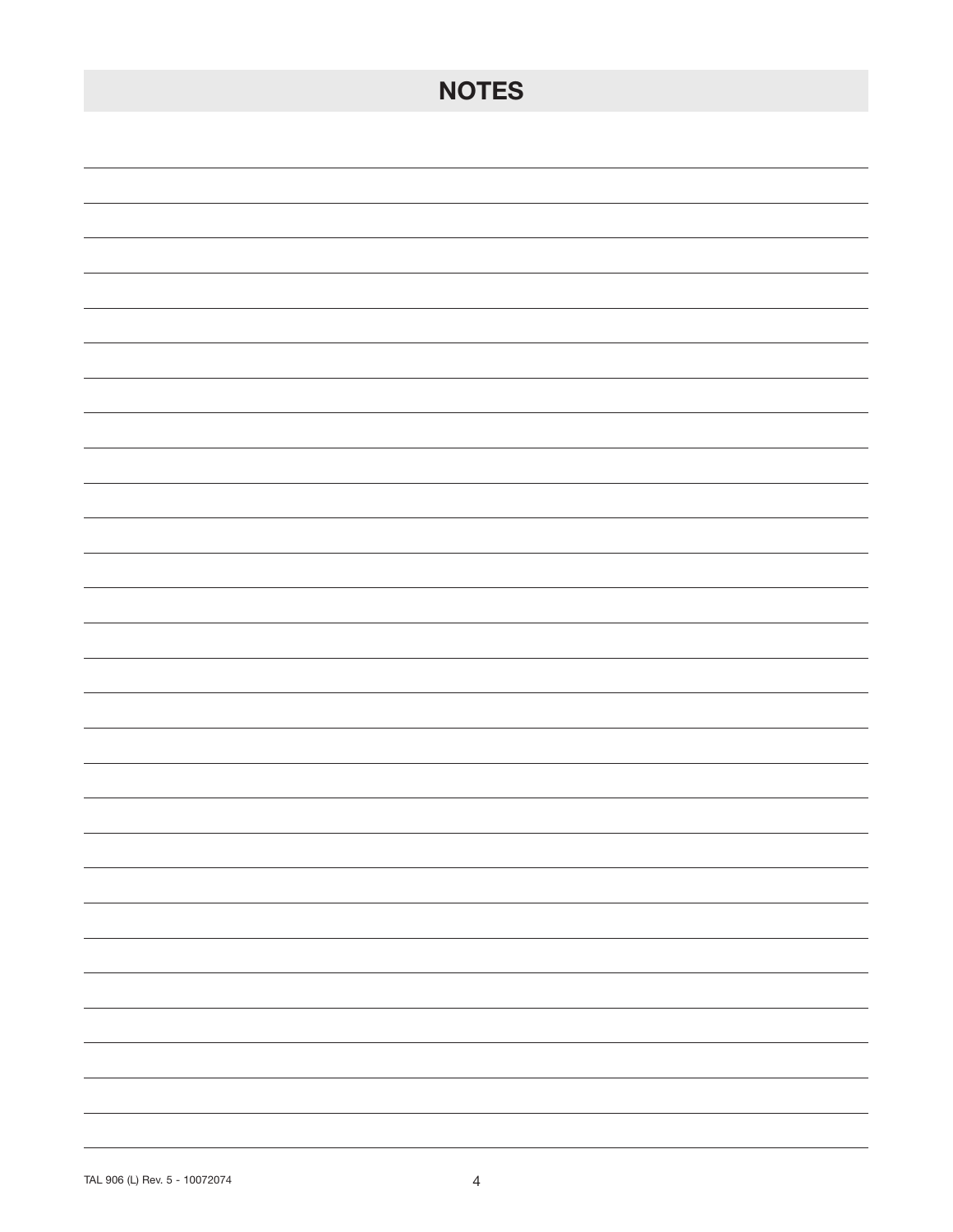# **INSTRUCTIONS FOR USE AND CARE**

### **CBRN Application**

#### **A WARNING**

- **This respirator provides LIMITED protection. It is NIOSH approved for respiratory protection against atmospheres containing CBRN (chemical, biological, radiological, and nuclear) warfare agents; however, it cannot protect against all possible warfare agents.**
- **• Some CBRN agents may not present immediate effects from exposure, but can result in delayed impairment, illness, or death.**
- **• DO NOT use without a complete understanding of the instructions and limitations for this respirator and proper training. Misuse can prevent the respirator from providing the necessary protection.**
- **• CBRN agents may NOT be detectable by smell or sight. Don respirator before entering an area suspected of containing CBRN agent. Follow procedures established by proper authorities.**
- **• DO NOT use this respirator beyond eight (8) hours after initial use in an atmosphere containing CBRN agents or beyond two (2) hours after initial use in an atmosphere containing CBRN agents in liquid of mist form; otherwise agent permeation may occur.**
- **• DO NOT remove respirator until respirator and clothing are decontaminated; otherwise exposure to CBRN agent may result. Follow decontamination and disposal procedures established by appropriate authorities.**

#### **A WARNING**

- **1. An adequate respiratory protection program must include knowledge of hazards, hazard assessment, selection of proper respiratory protective equipment, instruction and training in the use of equipment, inspection and maintenance of equipment, and medical surveillance.**
- **2. This respirator will perform as designed only if used and maintained according to the manufacturer's instructions. The Program Administrator and the users must read and understand these instructions before using or servicing this product.**
- **3. If the respirator does not perform as specified in this manual, it must not be used until it has been checked by authorized personnel.**
- **4. DO NOT alter, modify, or substitute any components.**
- **5. Inspect the respirator regularly and maintain it according to the instructions. Repairs must only be made by properly trained personnel.**
- **6. This respiratory protective device does not supply oxygen. Use only in adequately ventilated areas which conform to the appropriate standard.**
- **7. This respirator must be used in conjunction with the proper cartridges for protection against specific contaminants. If you cannot determine that the**

**cartridges used with this device is designed for the contaminant, or if you do not know the identity of the contaminant, do not use this device.**

- **8. DO NOT use when concentrations of contaminants are unknown.**
- **9. DO NOT block the cartridges.**
- **10. DO NOT use when appropriate exposure limit (PEL, REL, TLV, etc.) is not known.**
- **11. Leave the contaminated area immediately if: a. Breathing becomes difficult b.Dizziness or other distress occurs c.You taste or smell the contaminant d.You experience nose or throat irritation e. Instructed by responsible individuals 11. Use strictly in accordance with the instructions,**
- **labels, and limitations pertaining to this device. Follow an established canister/cartridge(s) changeout schedule.**
- **12. This respirator may not provide a satisfactory seal with certain facial characteristics, such as beards or large sideburns that prevent direct contact between the skin and the sealing surface of the facepiece. Do not use this facepiece if such conditions exist.**
- **13. DO NOT wear eyeglasses under the facepiece. The temples or sidebars on eyeglasses will prevent an air-tight seal. If you must wear glasses, install the spectacle kit.**
- **14. The user must perform a respirator fit test (Quantitative Test or Qualitative Test) and follow all warnings and limitations specified.**
- **15. Wear impermeable protective clothing to prevent exposure to gases and vapors which can poison by skin absorption.**
- **16. DO NOT use this respiratory protective device in explosive atmospheres.**
- **17. DO NOT use for urethane paints or other paints containing diisocyanates unless an appropriate cartridge change-out schedule is developed. Due to their poor warning properties, over exposure can occur without user awareness and result in severe permanent damage to the respiratory system. If unable to develop an appropriate changeout schedule, use an air-supplied respirator or SCBA.**
- **18. The C420 PAPR has no user-serviceable parts except as instructed in this manual.**
- **19. DO NOT drop the C420 PAPR. If the C420 PAPR is dropped leave the contaminated area immediately and inspect the unit for damage. If the plastic cartridge or blower housing is cracked it may cause contaminants to get into the system.**

**Failure to follow all warnings, instructions, and established protective measures can result in serious personal injury or death.**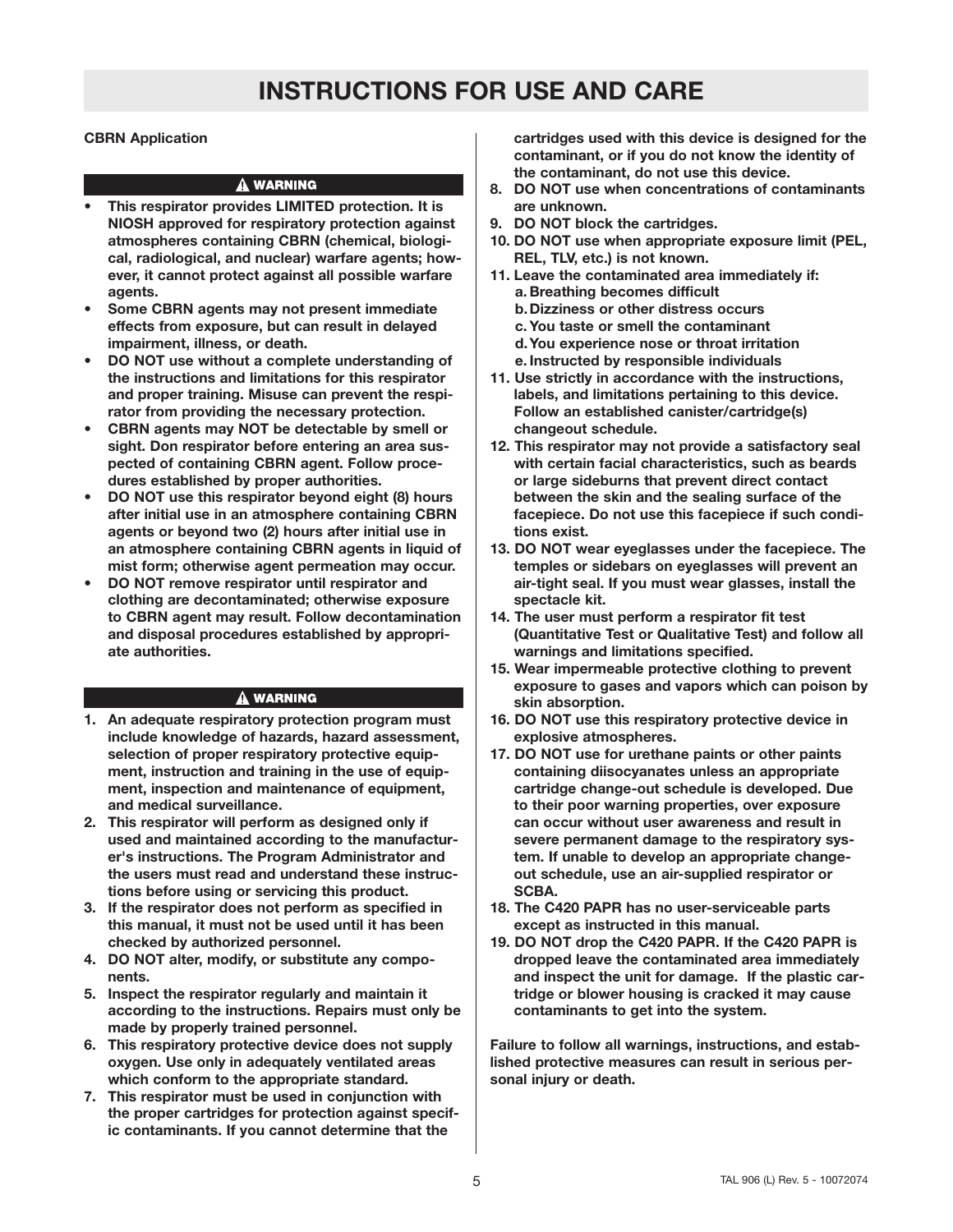# **INSTRUCTIONS FOR USE AND CARE**

#### A WARNING

- **• This respirator/filter provides LIMITED protection. It may help reduce exposure to airborne biological agents, including H1N1 (swine) flu virus, avian (bird) flu virus, other types of influenza, SARS, or other bacterial or viral biological agents and help reduce the risk for influenza infection during a pandemic, but will NOT eliminate the risk of exposure, infection, illness, or death.**
- **• This respirator/filter is certified by NIOSH to comply with the requirements specified for the designated filter efficiency level; however, appropriate authorities have NOT established a safe level of exposure to biological agents. Therefore, the respirator may NOT prevent transmission of influenza virus.**
- **• Refer to the Centers for Disease Control and Prevention (CDC) at www.cdc.gov for guidance on the use of respirators to help decrease exposure to H1N1 virus or other airborne biological agents in community, home, and occupational settings. The CDC recommends fit testing, medical evaluations, and training for optimal effectiveness when a respirator is used in a non-occupational setting. Neglecting these preparatory measures may cause an unsafe condition. Respirators used in an occupational setting MUST be used in accordance with a complete respiratory protection program as required by OSHA, which includes proper selection, training, fit-testing, and fit-checking. Detailed information on a respiratory protection program is available by contacting OSHA or visiting www.osha.gov.**
- **• Do NOT remove respirator in contaminated areas. The outer surface of the respirator MUST be treated as if it is contaminated at all times. Tight-fitting safety goggles, or a full-facepiece respirator, may further help prevent transmission of influenza virus.**
- **• The CDC recommends frequent hand washing and wearing gloves to help prevent transmission of disease due to exposure to surfaces where contaminants may be present, and also immediately following removal of the respirator.**
- **• Do NOT reuse or share maintenance-free respirators. ALWAYS clean cartridge-style respirators before reuse in accordance with the instructions provided.**
- **• This respirator/filter is NOT for use by (a) children, or (b) people with a medical condition that may be adversely affected by using it.**

**Failure to follow all warnings and instructions can result in serious personal injury or death.**

The C420 PAPR must be properly prepared for use, flow tested, properly donned, and a negative pressure leak test must be conducted in an area known to be free of contaminants before it can be used.

Before entry into a contaminated area, the maximum safe duration of use must be estimated. The maximum safe duration of use depends primarily on:

- The amount and type of contamination in the air and the capacity of the cartridge to absorb or neutralize that contaminant.
- The amount of airborne particles (dust) in the atmosphere.
- The charge contained in the battery.
- The physiological limits of the respirator user.

The maximum expected cartridge life shall be predetermined based on a determination of the amount of contaminant in the atmosphere and the capacity of the cartridges together with the expected air flow through the cartridges. An average airflow of approximately two cubic feet per minute (2 CFM) will flow through each cartridge during prolonged use.

The single use battery may be used up to eight (8) hours under certain conditions. The rechargeable battery may be used for up to four (4) hours under certain conditions. Air flow must be checked as described in these instructions for maximum protection.

After four (4) hours of use, the user must leave the contaminated area, decontaminate if required, and check the airflow with the Airflow Indicator (Refer to the Flow Test with Cartridges Installed section) when using the single use battery. Thereafter, the air flow must be checked at least every two (2) hours of use. (Refer to the In-Use Flow Test section) After four (4) hours of use the user must leave the contaminated area, decontaminate if required, and discontinue using the respirator when using the rechargeable battery.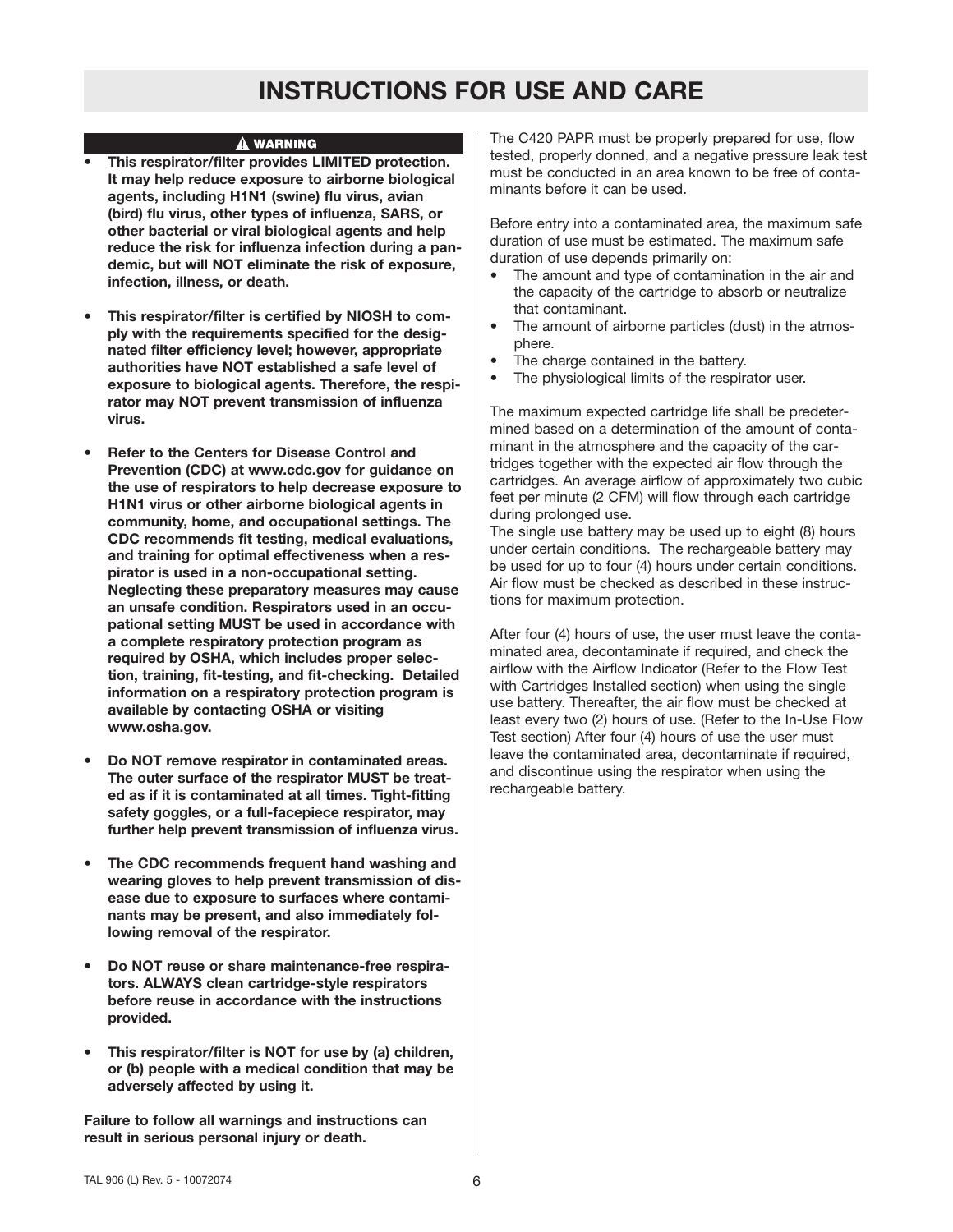# **GENERAL DESCRIPTION**

# **DESCRIPTION**

The C420 Respirator is a blower-assisted, air-purifying respirator referred to as a Powered Air-Purifying Respirator or a PAPR.

The filtering system consists of a waist-mounted batterydriven blower assembly device and two (2) cartridge-type filter media. The blower assembly contains an electric motor driving an air blower. A compartment for a nonrechargeable 6 volt (nominal) lithium-sulfur dioxide (LI-SO2) battery pack or a rechargeable 4.8 volt (nominal) nickel-metal hydride (NiMH) battery pack is located on the bottom of the blower assembly. There are two (2) threaded inlets on the front of the blower assembly for the attachment of the cartridges (sold separately). The user of the respirator breathes ambient air after the air has passed through the cartridges. The cartridges include a mechanical filter to trap airborne particles and may also include a sorbent bed of impregnated activated carbon to trap and/or neutralize various gases/vapors.

The blower assembly assists breathing by drawing air through the cartridges and delivering the purified air through a breathing tube to the facepiece. An airflow indicator (P/N S-30020) used to check for minimum airflow is provided with the C420 PAPR filtering system. To maintain respiratory protection:

- The user must be properly fit tested to the respirator facepiece before use (refer to the appropriate Facepiece User Instructions Manual)
- The blower, with cartridges installed, must be tested with the airflow indicator both prior to use and at prescribed intervals during use to monitor battery life and cartridge efficiency.

The C420 PAPR can be used with MSA Millennium® Facepiece and Ultra Elite® Facepiece. Refer to the separate NIOSH Approval Labels (P/N 10071373 and 10080165) for a complete list of approved part numbers and limitations.

# **RESPIRATOR USE LIMITATIONS**

The respirator must not be worn in atmospheres which exceed any of the following limitations:

- 1. Maximum use concentrations a. Full facepiece and hood PAPRs: 1000 times the exposure limit for the contaminants present.
	- b.Half-facepiece PAPRs: 50 times the exposure limit for the contaminants present.
	- c. 1000 parts per million organic vapors (for organic vapor respirators).
- 2. The limitations outlined in the applicable NIOSH approval.
- 3. Any applicable limitation contained in a standard established by a regulatory agency (such as OSHA) with jurisdiction over the wearer.
- 4. This respirator can be used for protection against a mixture of contaminants that are present simultaneously or alternately against one contaminant then another (using the same cartridges or filters) if the mixture meets the following conditions:
	- a. The cartridge/canister/filter must be approved for all contaminants present.
	- b.Particulates (dusts, mists, fumes, asbestos, radionuclides) can be mixed with any other particulate or any gas or vapor for which the cartridge/canister is approved.
	- c. Contaminants present simultaneously must be below IDLH levels for the specific contaminants. If any one contaminant in the mixture exceeds the IDLH concentration then the entire mixture must be treated as IDLH and the respirator cannot be used (except for escape from particulates with appropriate filter)."

# **EXPOSURE LIMITS**

A listing of acceptable exposure limits from the following sources is provided in MSA's Response® Respirator Selector:

- American Conference of Governmental Industrial Hygienists (ACGIH)
- Occupational Safety and Health Administration (OSHA)
- National Institute for Occupational Safety and Health (NIOSH)
- American Industrial Hygiene Association (AIHA) Contact MSA at 1-800-MSA-2222 for information.

### **Exposure Limits for Mixtures**

The American Conference of Governmental Industrial Hygienists (ACGIH) publishes the following information to determine the TLV of a mixture.

First determine the total concentration of the chemical mixture  $(C_M$ <sub>ixture</sub>) from the individual contaminant concentrations (C<sub>1</sub>, C<sub>2</sub>, C<sub>3</sub>, . . . ) using the following formula:<br>C<sub>Mixture</sub>=C<sub>1</sub>+C<sub>2</sub>+ C<sup>3</sup>+ . . .

The TLV of the mixture is found by using the following formula where  $T_1$ ,  $T_2$ ,  $T_3$ ,  $\ldots$  are the individual contaminant TLVs and  $C_1$ ,  $C_2$ ,  $C_3$ ,  $\ldots$  are the individual contaminant concentrations: und by using t<br>
are the individue<br>
re the individue<br>  $-\frac{C_2}{T_2} + \frac{C_3}{T_3} + \cdots$ 

$$
T_{Mixture} = \frac{C_{Mixture}}{\frac{C_1}{T_1} + \frac{C_2}{T_2} + \frac{C_3}{T_3} + \dots}
$$

Only use these equations if the contaminants present are actually mixed. Some substances do not mix and may be present separately, for example, in pockets or at different levels. In that case, the lowest TLV of the substances present must be used to determine the appropriate respirator category for protection against all contaminants present.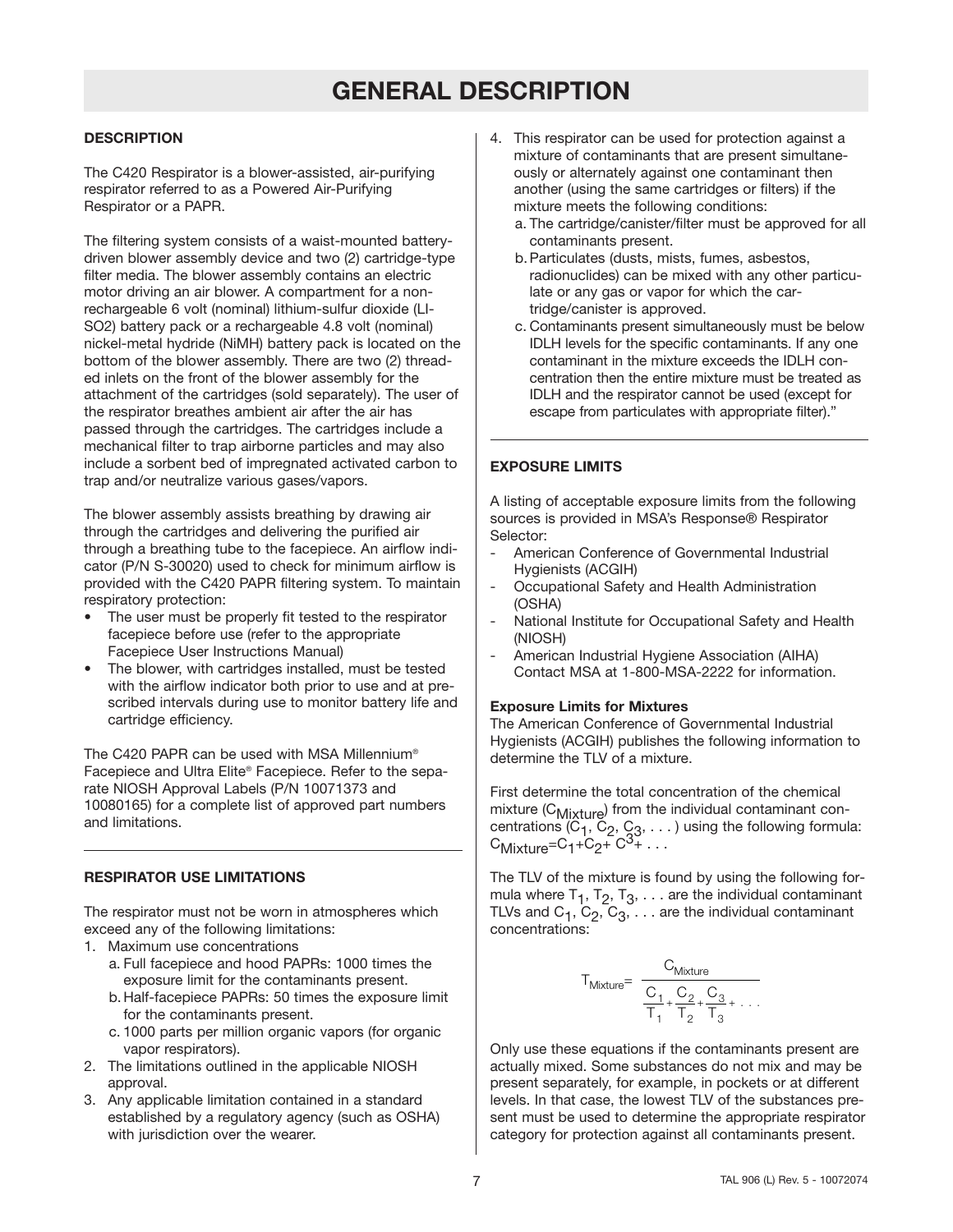# **GENERAL DESCRIPTION**

See MSA's Response Respirator Selector for additional information.

### **Technical Information**

Airflow: When used with the MSA battery packs, the C420 PAPR provides a constant filtered airflow of a minimum of 115 l/m to the facepiece.

Battery Packs: Non-rechargeable 6 volt (nominal) lithiumsulfur dioxide (LI-SO2) battery pack or a rechargeable 4.8 volt (nominal) nickel-metal hydride (NiMH) battery pack.

Weight: Blower assembly with battery pack and two cartridges (approximately 4lbs).

#### **Contents**

The C420 PAPR filtering system kit is shipped with the components listed.

**Note:** Upon receipt of PAPR kit, inspect the contents for shipping damage and ensure all components are present.

- C420 PAPR Blower Assembly
- Breathing Tube Assembly
- Decon Belt Assembly
- LI-SO2 Single Use Battery Pack
- Airflow Indicator
- User's Instruction Manual (with NIOSH Approval Information)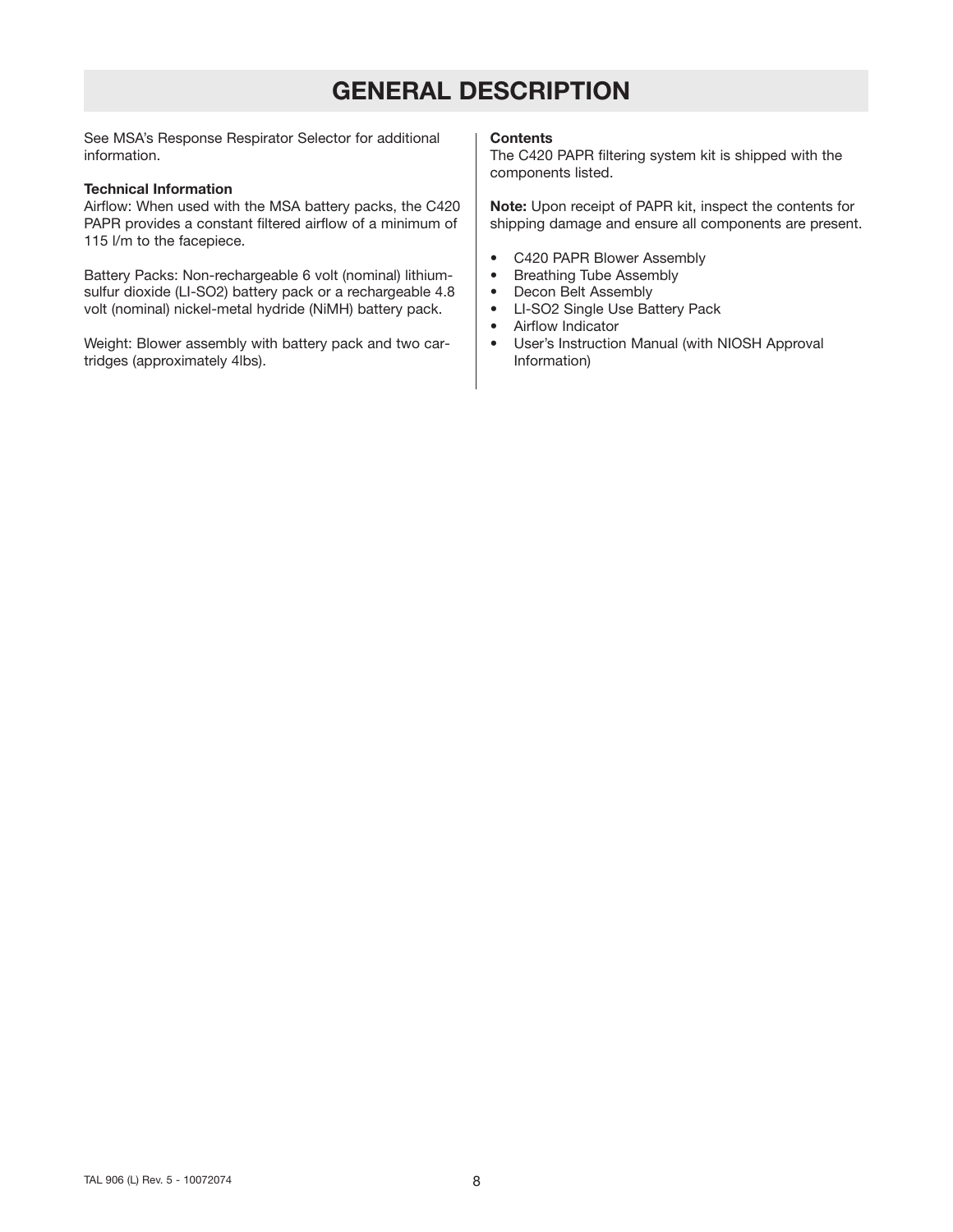### **CHECKPOINTS BEFORE USE**

- 1. Check that all parts of the respirator are complete and undamaged. See the Inspection section for inspection procedures.
- 2. Check that the cartridge or canister approval is appropriate and effective against the contaminant in the use environment. Always use two MSA cartridges or canisters of the same type.

### A WARNING

**DO NOT cross thread any C420 PAPR components during assembly. Cross threading can cause the connection to feel tight, but a sufficient seal would not be achieved. Failure to follow this warning can result in serious personal injury or death.**

### **INSTALLING THE WAISTBELT**

- 1. Note the lacing path of the belt through the male buckle.
- 2. Remove the male buckle and keeper loop from the end of the belt.
- 3. Thread the belt through the two belt loops on the back of the blower assembly.
- 4. Replace the keeper loop and lace the male buckle back onto the belt.

**Note:** Ensure the belt is properly tightened so that the C420 PAPR blower does not fall off or slide down the body during use.

# **INSTALLING THE BATTERY PACK**

**Note:** Each battery cap assembly has a retaining lanyard to prevent loss.

### **Lithium-Sulfur Dioxide (LI-SO2) Battery Pack**

When powering the blower assembly with the LI-SO2 Battery Pack, use the black battery cap assembly supplied with the C420 PAPR blower assembly.

### **Nickel-Metal Hydride Battery Pack**

**Note:** Before initial battery pack use, or if battery pack has not been used for an extended period of time (several months), perform (3) 6-hour charge/4-hour discharge cycles for optimum battery performance. The discharge cycles should be completed with the blower running in a non-hazardous environment, with no breathing tube or cartridges attached to the blower.

**Note:** See the Charging the C240 Rechargeable Battery section for detailed battery charger use instructions.

When powering the blower assembly with the NiMH Battery Pack, use the green battery cap assembly supplied with the NiMH Battery Pack.

### A CAUTION

**DO NOT completely discharge a rechargeable battery. Rechargeable batteries must not be used for more than four (4) hours at a time. Failure to follow this caution can result in reduced airflow and can cause the battery to be permanently damaged.**

#### **Installing the Green Battery Cap Assembly (for NiMH Battery Packs only)**

- 1. Remove the black battery cap assembly by turning it counter-clockwise.
- 2. Feed the split ring on the retaining lanyard through the securing hole on the C420 PAPR blower housing.
- 3. Retain the black cap assembly for possible future use with LI-SO2 Battery Packs.
- 4. Attach the green battery cap assembly by feeding the split ring on the retaining lanyard completely through the securing hole on the C420 PAPR blower housing.

### **Installing the Battery Pack into the Battery Compartment of the Blower Assembly**

# A WARNING

**DO NOT use any battery which shows signs of damage, such as bulging, swelling, disfigurement, or liquid in the plastic wrap. Failure to follow this warning can result in serious personal injury or death.**

1. Ensure the blower switch is in the "OFF" position.

**Note:** Damage may occur to the battery if the switch is left in the "ON" position when the battery is installed.

- 2. Remove the battery cap assembly from the C420 PAPR blower by turning it counter-clockwise.
- 3. Remove the battery from its packaging.
- 4. Inspect the battery for signs of damage.

# A WARNING

**The Lithium-Sulfur Dioxide (LI-SO2) Battery Pack used in this equipment contains pressurized Sulfur Dioxide (SO2) gas. The gas is toxic and the battery must not be abused in any way which may cause the battery to rupture. DO NOT handle the battery directly if you detect an odor like that of vinegar or rotten eggs. Such odor indicates exposure to battery gas leakage, which can lead to serious personal injury or death.**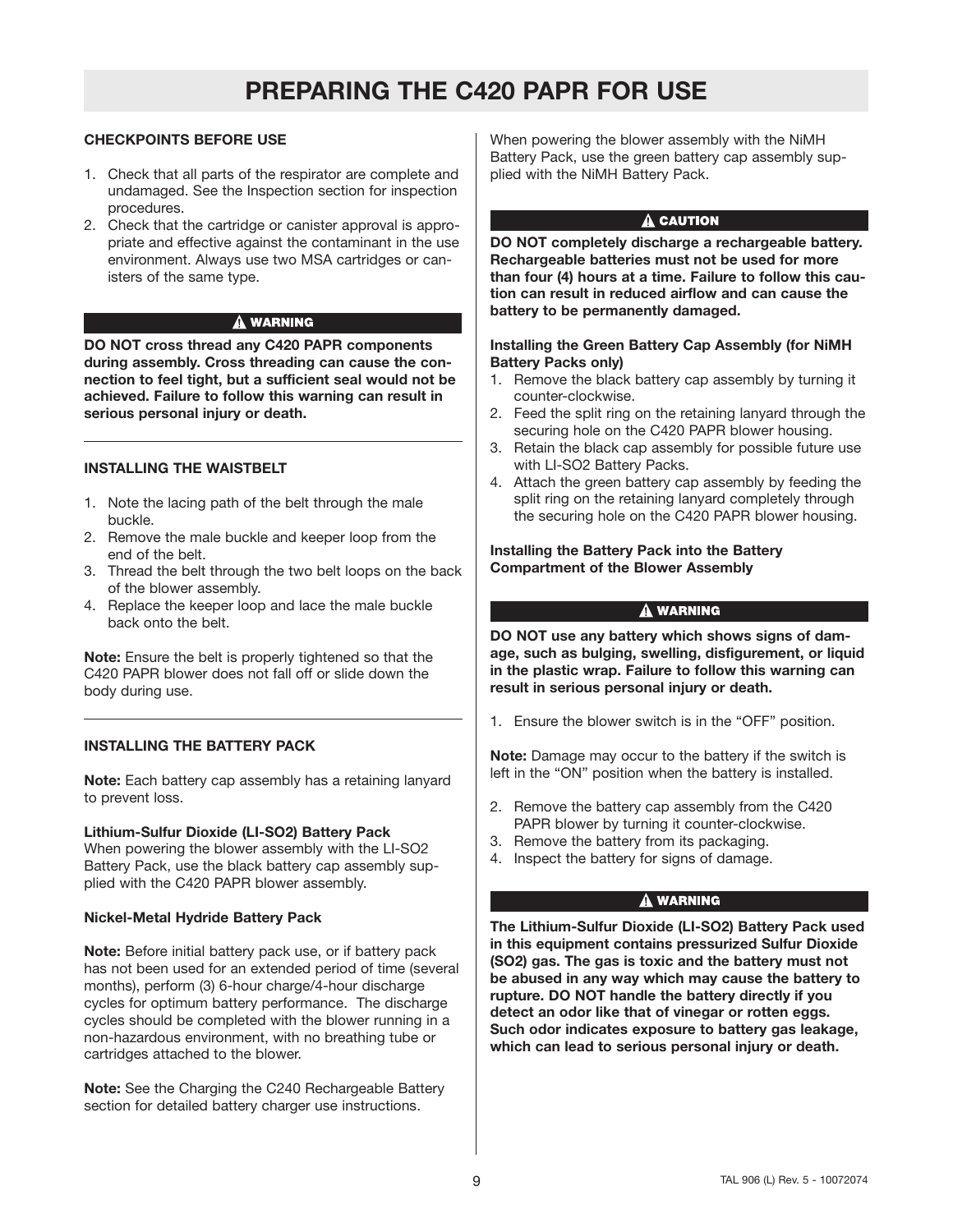5. Install the battery into the battery compartment in the blower assembly, contact end (metal ring) first. An orientation label is located just inside the battery compartment.



6. Replace the battery cap assembly by threading it clockwise onto the blower assembly.

# **AIRFLOW TEST (LESS CARTRIDGES)**

**Testing the Operation of the Blower Assembly with the Airflow Indicator**

1. Inspect the airflow indicator to verify that the O-ring is present and in good condition. The red ball must move freely within the column.



- 2. Remove the green seal plugs from the outlet and cartridge mounting ports of the blower assembly. Do not discard the plugs. The plugs will be used when storing the C420 PAPR.
- 3. Insert the airflow indicator into the blower assembly air outlet. Push the airflow indicator into the air outlet until it bottoms out on the shoulder.



- 4. Position the blower assembly in an upright position so the airflow indicator is vertical on top of the blower assembly.
- 5. Turn the blower to the "ON" position to verify operation.
- 6. Support the blower assembly on a horizontal surface so that the airflow indicator is approximately vertical.

7. Observe the reading on the airflow indicator. With the blower assembly running and no cartridges installed, the red ball will rise to the top of the airflow indicator.



- 8. Turn the blower to the "OFF" position.
- 9. Remove the airflow indicator

### **INSTALLING/REPLACING THE CARTRIDGES**

### **A WARNING**

- **• Know the contaminant(s) in the environment before entering. Always check that the filter cartridges are appropriate for use in the environment. A filter cartridge which is not designed for the contaminant present may not provide protection.**
- **• Two new MSA cartridges of the same type must be installed before each use.**
- **• DO NOT reuse cartridges. Cartridges are intended for one time use only.**

**Failure to follow this warning can result in serious personal injury or death.**

**Note:** The C420 PAPR must be used with two MSA cartridges of the same type. Refer to the NIOSH Approval Label for approval information.

After verifying that the cartridge type is appropriate for use in the environment:

1. Verify shelf life expiration date on carton, bag, and canister/cartridge(s) label has not been exceeded.

# **A WARNING**

**DO NOT use an expired cartridge.**

**DO NOT use the canister/cartridge if the bag is opened, damaged, or missing. The cartridge must be in its original packaging prior to use in a contaminated environment. Do not reuse the cartridge.**

**Failure to follow this warning can result in serious personal injury or death.**

- 2. Remove cartridges from the packaging.
- 3. Inspect the cartridges to be sure that it is not damaged.
- 4. Remove the green protective plugs from the blower assembly cartridge inlets and outlet. Do not discard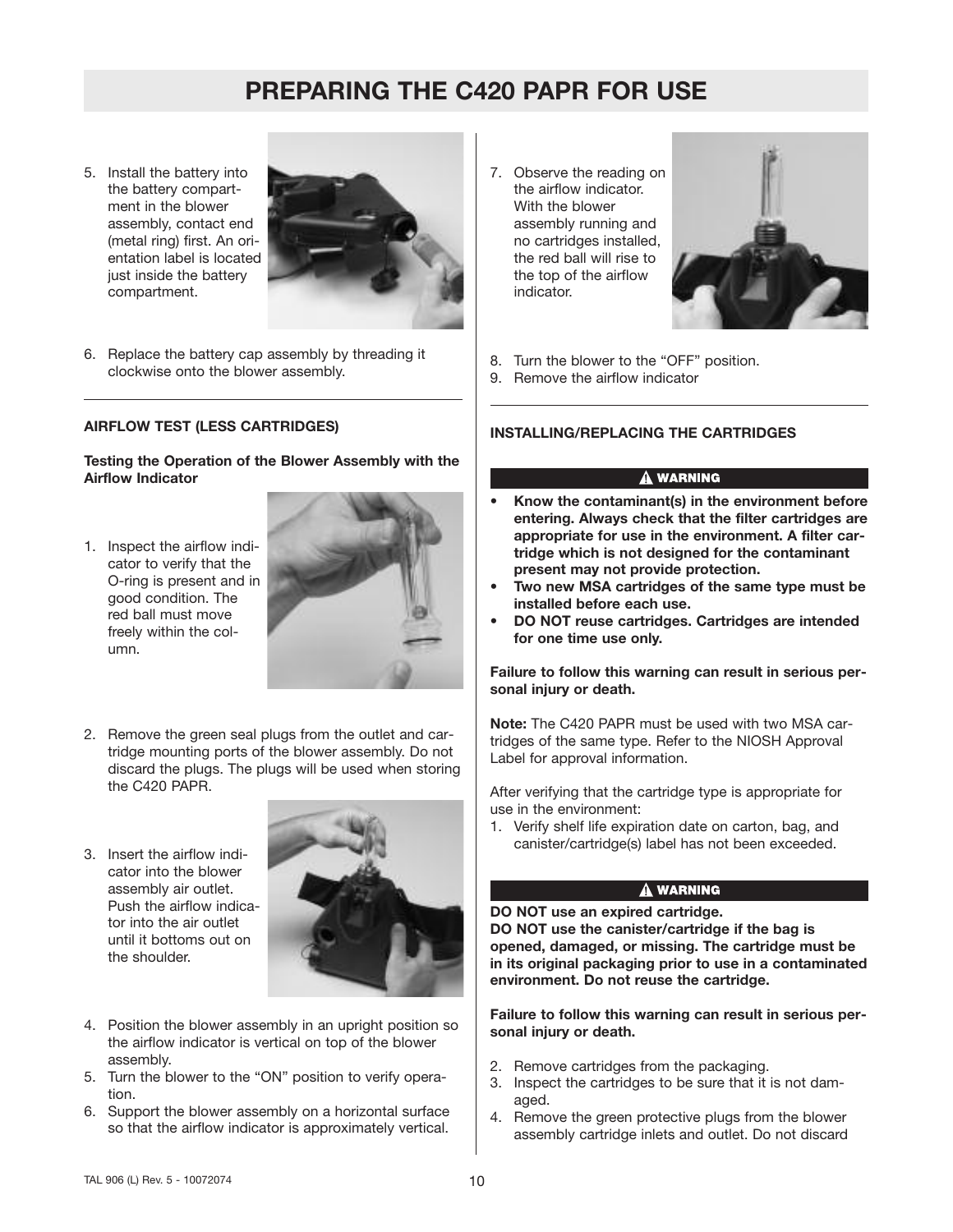the plugs. The plugs will be used when storing the C420 PAPR.

5. Inspect the gray gaskets in each of the cartridge ports. If either gasket is damaged or missing, replace the gasket(s) (P/N B-60026-002).



**Note:** When replacing the gasket(s), take proper care to ensure that the cartridge inlet port threads are not damaged.

# **A WARNING**

**DO NOT use a C420 PAPR blower with one or both of the gaskets damaged or missing. Failure to follow this warning can result in serious personal injury or death.**

- 6. Remove both cartridges from their packaging.
- 7. Inspect the cartridges to be sure that they are not damaged.

**Note:** Cartridges are considered to be in service when they are removed from their packaging. Cartridges are intended for one time use only.

8. Attach both cartridges to the blower assembly by threading them snugly into the cartridge ports, handtight.



# A WARNING

**DO NOT over-tighten the cartridges. Over-tightening may distort the gasket resulting in leakage that may expose the user to substances resulting in serious personal injury or death.**

# **For CBRN Applications Only**

DO NOT use this respirator beyond eight (8) hours after initial use in an atmosphere containing CBRN agents or beyond two (2) hours after initial use in an atmosphere containing CBRN agents in liquid or mist form; otherwise, agent permeation may occur.

# A WARNING

- **• DO NOT replace cartridges in a contaminated area. Be sure to follow applicable decontamination procedures**
- **• If the respirator does not perform as specified, it must not be used until it has been checked by authorized personnel.**
- **• Return to a non-contaminated area immediately if you experience unusual sensations (nausea, dizziness, eye irritation, unusual odor or taste, excessive fatigue, or difficulty breathing).**

**Failure to follow this warning can result in serious personal injury or death.**

# **AIRFLOW TEST (WITH CARTRIDGES INSTALLED)**

# A WARNING

**Failure to verify proper airflow from the blower assembly may result in reduced performance of the unit, resulting in serious personal injury or death.**

# **Conducting the Airflow Test**

- 1. Inspect the airflow indicator to verify that the O-ring is present and in good condition. The red ball must move freely within the column.
- 2. Position the C420 PAPR blower in the upright position so the airflow indicator is vertical on top of the C420 PAPR blower assembly.
- 3. Insert the airflow indicator into the blower assembly air outlet. Push the airflow indicator into the air outlet until it bottoms out on the shoulder.
- 4. Turn the blower assembly to the "ON" position.
- 5. Support the blower assembly on a horizontal surface so that the airflow indicator is approximately vertical.
- 6. Observe the reading on the airflow indicator. Acceptable performance shall be indicated by the position of the red ball being above the line marked on the outside of the column.

**Note:** With fresh cartridges and a new battery installed, the red ball should rise nearly to the top of the airflow indicator.

# **INSTALLING THE BREATHING TUBE**

# **Attaching the Breathing Tube assembly to the Blower**

1. Remove the green plug from the breathing tube inlet. Do not discard the plug. The plug will be used when storing the breathing tube.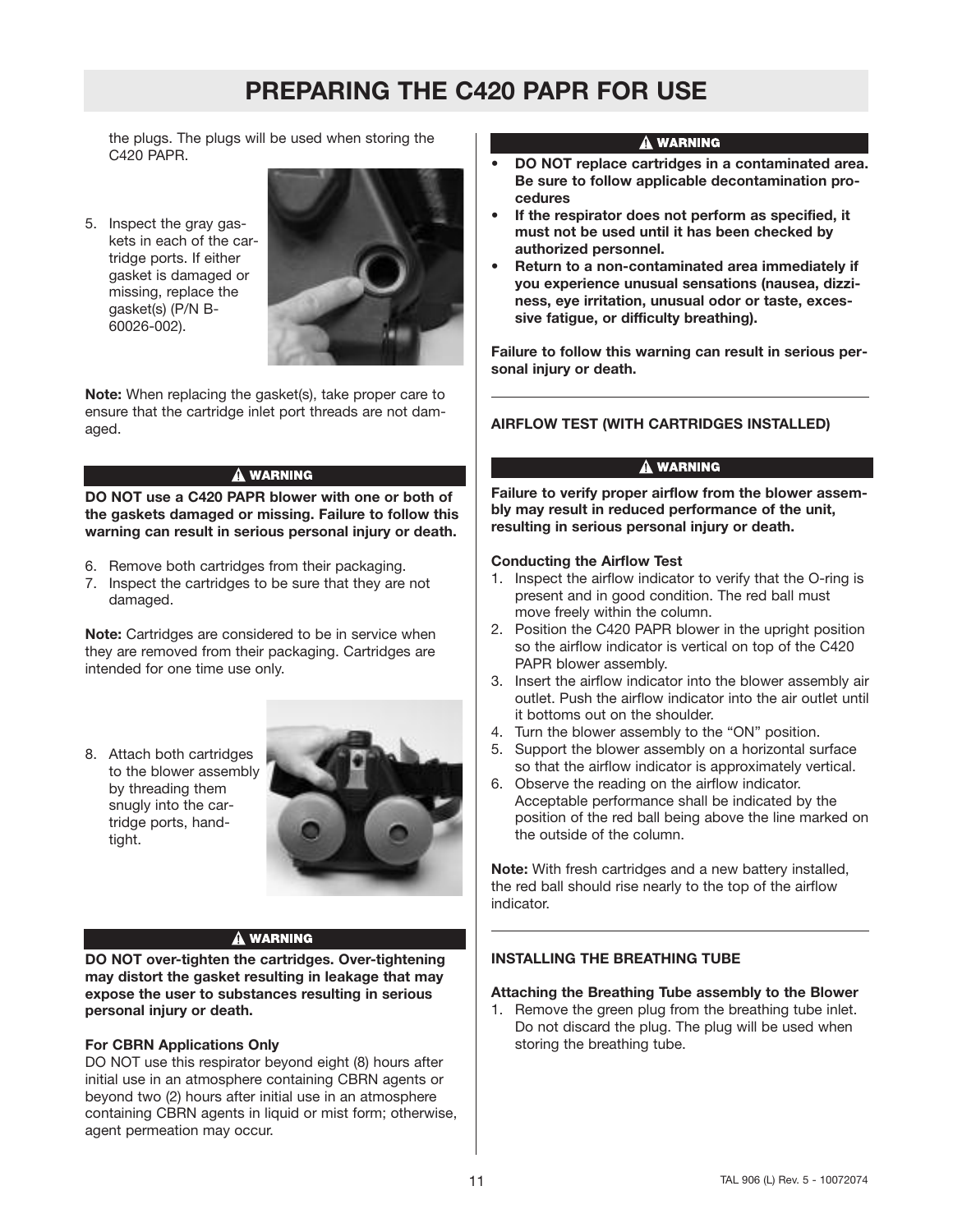2. Inspect the gray gasket in the breathing tube inlet. If gasket is damaged or missing, replace the gasket (P/N B-10022-001).



3. Attach the breathing tube inlet to the blower outlet connection and snugly hand-tighten.



#### **Attaching the Breathing Tube Assembly to the Facepiece**

- 1. Remove the green plug from the breathing tube outlet. Do not discard the plug. The plug will be used when storing the breathing tube.
- 2. Attach the breathing tube outlet to the facepiece inlet connection and snugly hand-tighten using the handwheel.

# A WARNING

**The handwheel on the breathing tube must rotate easily. If debris has stopped the handwheel from rotating easily, the faceseal could leak if the breathing tube gets moved while on the user's face. Failure to follow this warning can result in serious personal injury or death.**

The C420 PAPR is now ready for use. The user must follow the donning procedures before actual use of the respirator.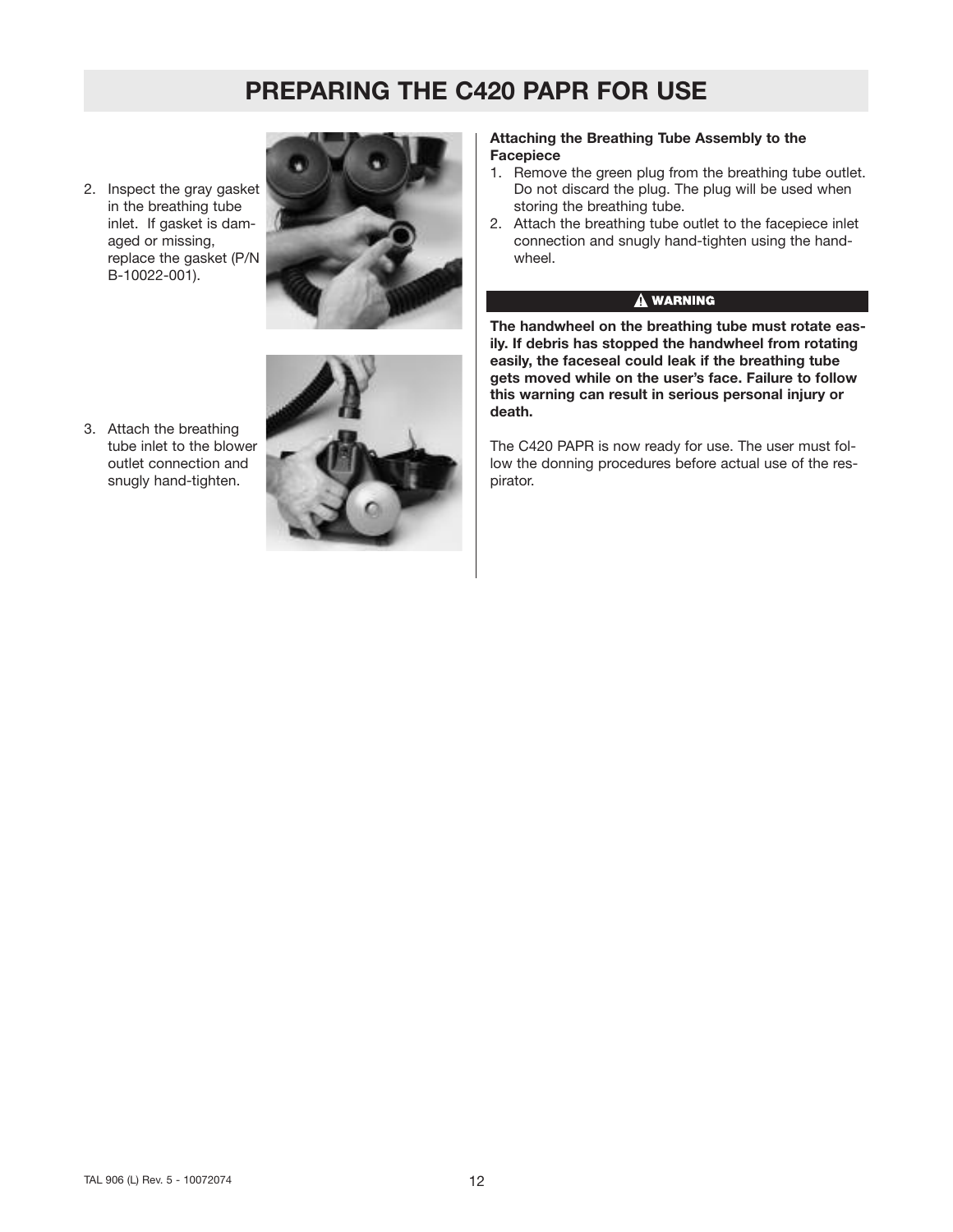# **DONNING AND USE**

# **DONNING**

**Note:** Refer to the facepiece user instructions for facepiece donning instructions.

### **Donning the Blower Assembly with Vest MOLLE System**

1. Insert the pouch attachment straps through the vest webbing.



2. Insert the pouch attachment straps through the first row of pouch webbing.



3. Pull the straps to tighten the pouch. Insert the pouch attachment straps into the next row of vest webbing.



- 4. Repeat steps 1 and 2 until all rows of webbing have been properly weaved.
- 5. Insert the pouch attachment straps into the opening at the bottom of the pouch.



- 6. Ensure the pouch is properly attached.
- 7. Insert the blower assembly into the pouch.



- 8. Examine the breathing tube assembly to verify that it is properly attached to both the facepiece and blower assembly.
- 9. Examine the cartridges to verify that they are properly installed to the blower assembly.
- 10. Turn the unit "ON" to confirm that the battery is installed and the blower assembly is working.
- 11. Turn the unit "OFF."
- 12. Don the vest with the blower assembly with the C420 PAPR blower outlet located at the top of the unit.

**Note:** Refer to the facepiece user instructions for donning instructions and vest user instructions for vest donning instructions.

# A WARNING

- **• Donning, doffing, and obtaining and checking for a proper facepiece seal must be done in an area known to be free of contaminants. The user must have practiced this procedure before attempting to use the respirator for respiratory protection.**
- **• When wearing an Ultra Elite Facepiece, ensure the breathing tube connection is parallel to the user's shoulders.**
- **• When wearing a Millennium Facepiece, ensure that the breathing tube goes around the body on the same side as it is connected to the facepiece breathing tube inlet.**

**Failure to follow this warning can result in serious personal injury or death.**

### **Donning the Blower Assembly with Waist Belt**

- 1. Examine the breathing tube assembly to verify that it is properly tightened to both the facepiece and the blower assembly.
- 2. Examine the cartridges to verify that they are properly installed to the blower assembly.
- 3. Turn the switch to the "ON" position to confirm that the battery is installed and the blower assembly is working.
- 4. Turn the switch to the "OFF" position.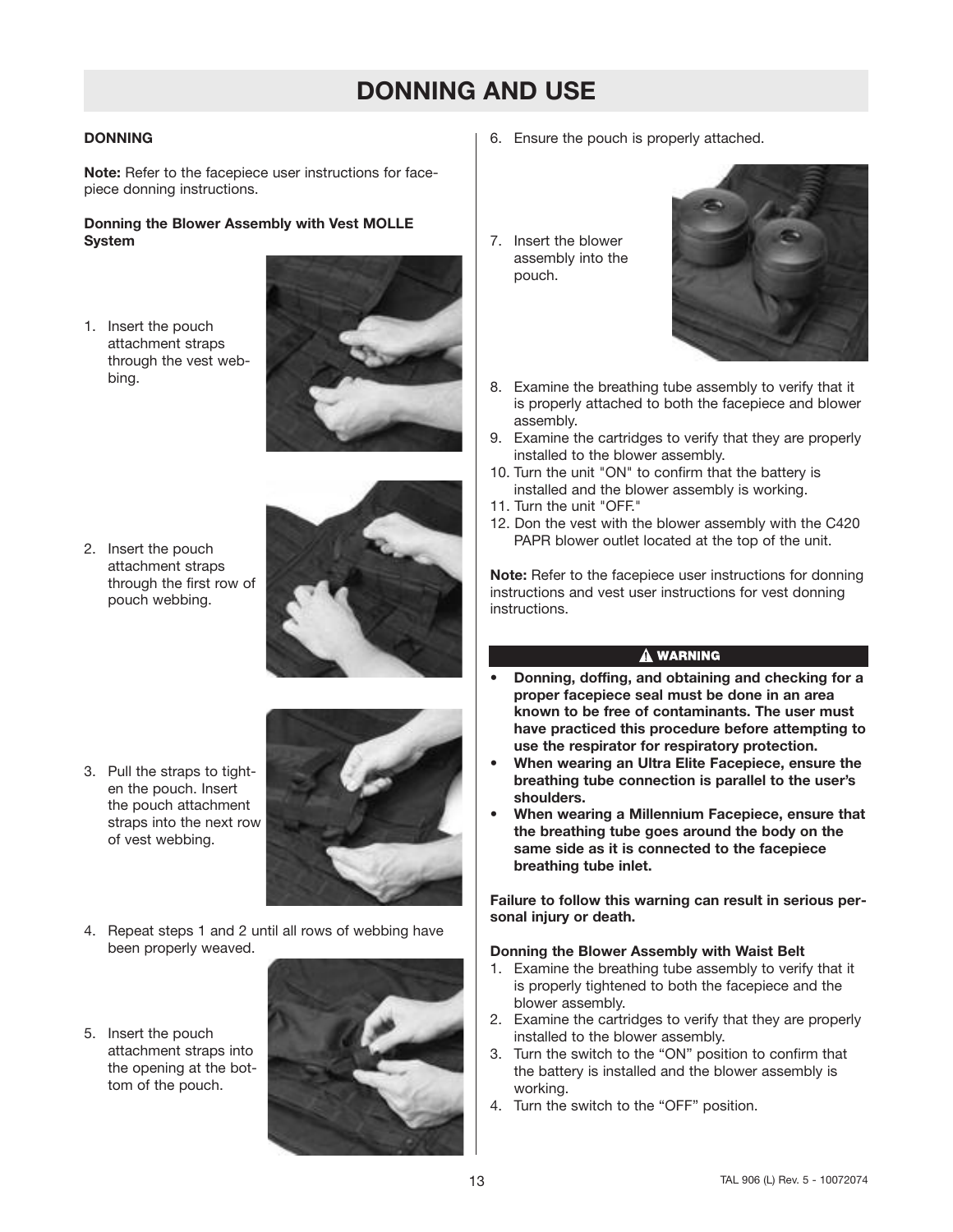# **DONNING AND USE**

5. Don the waistbelt with the blower assembly with the C420 PAPR blower outlet located at the top of the unit.

6. Fasten the buckle and adjust the waistbelt.



The C420 PAPR blower may be worn in multiple positions on the waist. When the respirator is donned, ensure:

- that the breathing tube is not excessively tight. During use there should be no movements that can cause the breathing tube to become tight and pull the facepiece away from the face which could break the facepiece seal.
- that the breathing tube is not excessively loose. During use there should not be enough slack in the breathing tube such that it could get caught on something and pull the facepiece away from the face which could break the facepiece seal.

If either one of these conditions is present, one of the following actions must be taken:

- change the position of the blower on the waist to create or remove slack in the breathing tube.
- use a different length breathing tube to create or remove slack in the breathing tube.

**Note:** The C420 PAPR may be used with either a standard (PN S-30116) or a long (PN S-30118) breathing tube.

**Note:** Use a buddy, if the situation permits, to ensure that the C420 PAPR is donned correctly (the head harness is in place, the blower is positioned correctly, the waist belt or pouch is secure, and all components are properly assembled and tightened).

### **NEGATIVE PRESSURE SEAL TEST**

The Negative Pressure Seal Test must be performed each time the facepiece is donned. A good face-to-facepiece seal must be verified before entering a hazardous area.

#### **Perform the test as follows:**

- 1. Ensure respirator is assembled properly.
- 2. Close off the inlet side of both cartridges by placing palms of the hands over cartridge inlets and press firmly to seal inlets.
- 3. Inhale gently and hold breath for 10 seconds. If the seal is good, the facepiece will collapse and remain

collapsed against face. Remove hands and breathe normally.

- 4. If the facepiece did not remain collapsed during the test, or any leakage is noticed, check each cartridge or breathing tube connection for looseness or cross threading. Perform Negative Pressure Seal Test again.
- 5. If this does not correct the leak, the facepiece will not provide protection. If the leakage is from the face seal, a different size mask may be tried. If other than face seal leakage is detected, the cause of the leak must be corrected before performing another test.

**Note:** Protective clothing and headwear, if used, must be arranged so that it does not interfere with the fit of the facepiece or restrict airflow to the cartridges.

### A WARNING

**This device may not seal properly with your face if you have a beard, gross sideburns or similar physical characteristics (see ANSI Z88.2). An improper facial seal may allow contaminants to leak into the facepiece, reducing or eliminating respiratory protection. Do not use this device if such conditions exist. The negative pressure seal test must be conducted and passed before each use. Never remove the facepiece except in a safe, non-hazardous, non-toxic atmosphere. Failure to follow this warning can result in serious personal injury or death.**

# **USING THE C420 PAPR**

Once the user has properly donned the respirator the blower should be turned on and the hazardous atmosphere may be entered.

### A WARNING

**Immediately leave the contaminated area if the airborne contaminant is detected by odor, taste, eye irritation, or if any discomfort is felt during use. Failure to follow this warning can result in serious personal injury or death.**

### A WARNING

**If air flow is noticeably decreased or stops completely, leave the contaminated area immediately. Failure to follow this warning can result in serious personal injury or death**.

### A WARNING

**If the battery compartment becomes hot to the touch, leave the contaminated area and turn the switch to the "OFF" position immediately, decontaminate if necessary, and check the respirator. Failure to follow this warning can result in serious personal injury or death.**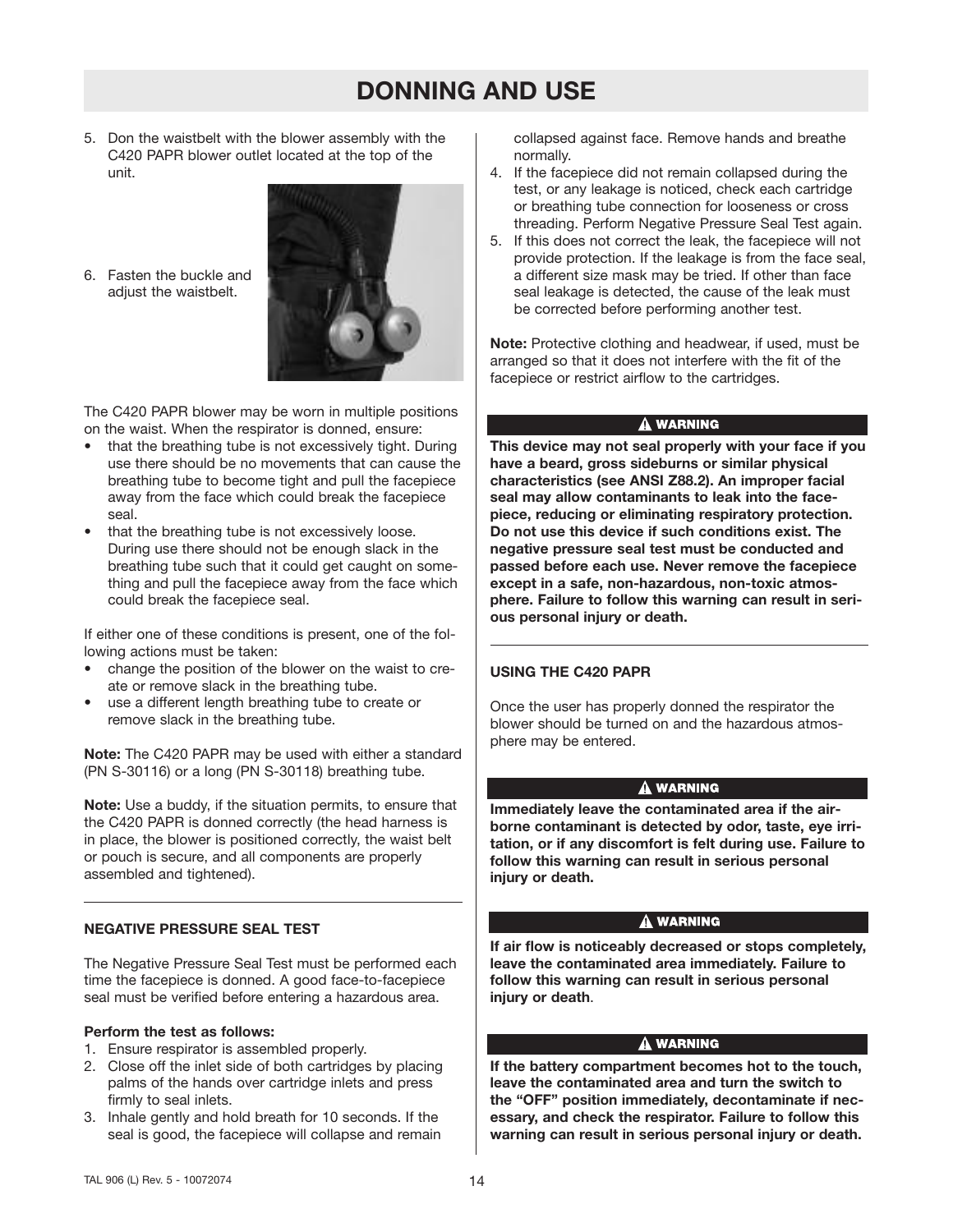# **DONNING AND USE**

# **IN-USE FLOW TEST**

### **When to Conduct an In-Use Flow Test**

- 1. If, at any time, the user leaves the contaminated area, perform an in use flow test and negative pressure seal test before reentering the contaminated area.
- 2. If using a single use LI-SO2 battery, conduct an in-use flow test after four (4) hours of use and again two (2) hours later after six (6) hours of use.

### **Conducting an In-Use Flow Test**

**Note:** The user must leave the contaminated area and if necessary, be decontaminated.

- 1. Remove the breathing tube from the blower.
- 2. Install the airflow indicator (Refer to the Air Flow Test with Cartridges Installed section).
- 3. Turn the blower assembly switch to the "ON" position. Ensure the red ball rises above the line on the air flow indicator.



### $\hat{\mathbf{A}}$  warning

**DO NOT use the respirator if the red ball does not rise completely above the line on the air flow indicator. Failure to follow this warning can result in serious personal injury or death.**

- a. If the red ball does not rise completely above the line on the air flow indicator:
	- Replace the battery and recheck airflow
	- Reseat the canisters and recheck airflow.
- b. If the red ball still DOES NOT rise completely above the line on the air flow indicator remove the respirator from service.

**Note:** If, after obtaining an acceptable flow test, the user intends to reenter the contaminated area, a successful negative pressure seal test must be performed (Refer to the Donning section).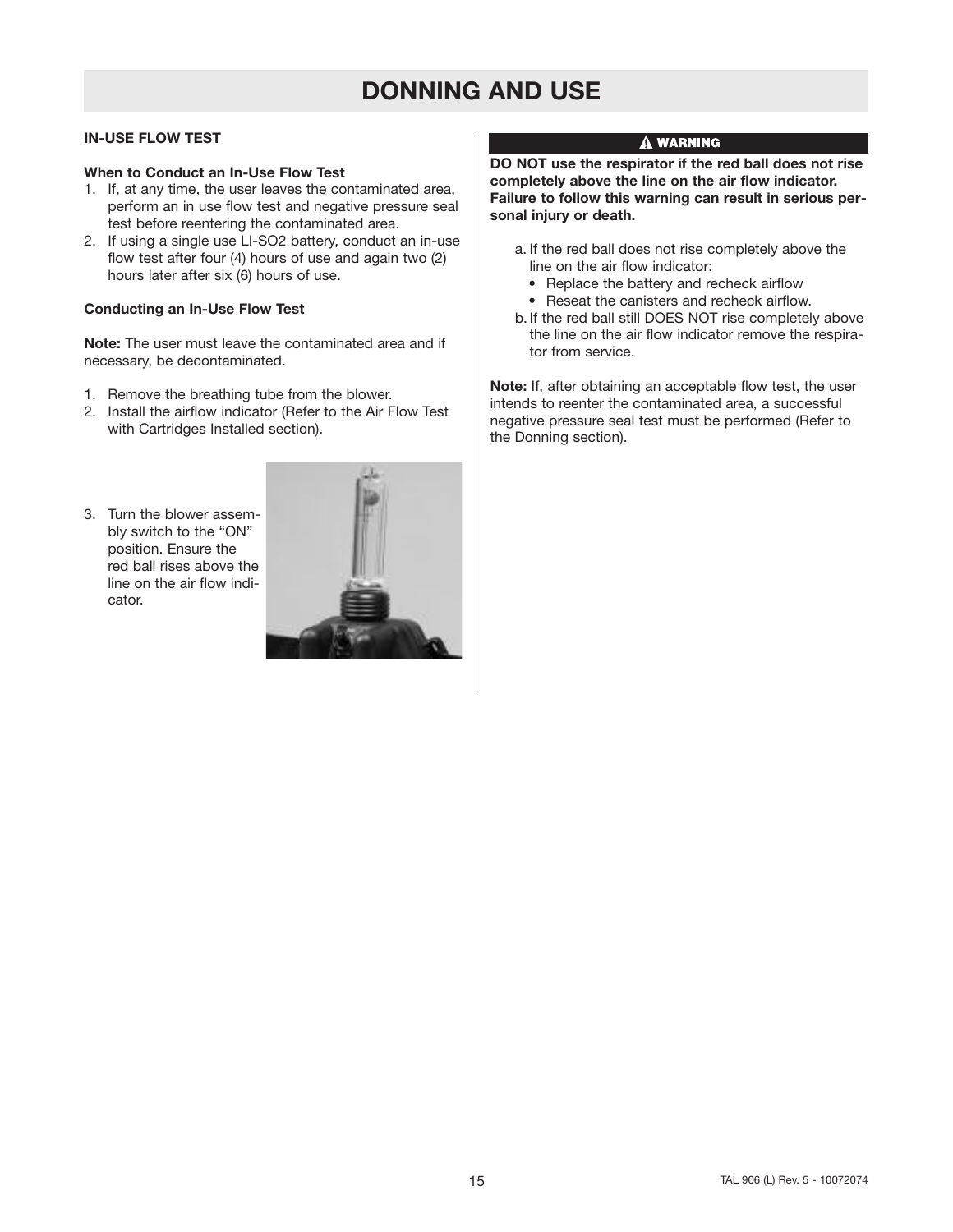| <b>NOTES</b>                                                                                                                                                                                                                                                                                                                                                                                                                                                               |
|----------------------------------------------------------------------------------------------------------------------------------------------------------------------------------------------------------------------------------------------------------------------------------------------------------------------------------------------------------------------------------------------------------------------------------------------------------------------------|
|                                                                                                                                                                                                                                                                                                                                                                                                                                                                            |
|                                                                                                                                                                                                                                                                                                                                                                                                                                                                            |
|                                                                                                                                                                                                                                                                                                                                                                                                                                                                            |
|                                                                                                                                                                                                                                                                                                                                                                                                                                                                            |
|                                                                                                                                                                                                                                                                                                                                                                                                                                                                            |
|                                                                                                                                                                                                                                                                                                                                                                                                                                                                            |
|                                                                                                                                                                                                                                                                                                                                                                                                                                                                            |
|                                                                                                                                                                                                                                                                                                                                                                                                                                                                            |
|                                                                                                                                                                                                                                                                                                                                                                                                                                                                            |
|                                                                                                                                                                                                                                                                                                                                                                                                                                                                            |
|                                                                                                                                                                                                                                                                                                                                                                                                                                                                            |
|                                                                                                                                                                                                                                                                                                                                                                                                                                                                            |
|                                                                                                                                                                                                                                                                                                                                                                                                                                                                            |
|                                                                                                                                                                                                                                                                                                                                                                                                                                                                            |
|                                                                                                                                                                                                                                                                                                                                                                                                                                                                            |
|                                                                                                                                                                                                                                                                                                                                                                                                                                                                            |
| $\overline{\phantom{0}}$                                                                                                                                                                                                                                                                                                                                                                                                                                                   |
| $\overline{\phantom{0}}$                                                                                                                                                                                                                                                                                                                                                                                                                                                   |
| $\frac{1}{2} \left( \frac{1}{2} \right)^2 + \frac{1}{2} \left( \frac{1}{2} \right)^2 + \frac{1}{2} \left( \frac{1}{2} \right)^2 + \frac{1}{2} \left( \frac{1}{2} \right)^2 + \frac{1}{2} \left( \frac{1}{2} \right)^2 + \frac{1}{2} \left( \frac{1}{2} \right)^2 + \frac{1}{2} \left( \frac{1}{2} \right)^2 + \frac{1}{2} \left( \frac{1}{2} \right)^2 + \frac{1}{2} \left( \frac{1}{2} \right)^2 + \frac{1}{2} \left( \frac{1}{2} \right)^2 +$<br>$\sim$ 100 $\sim$       |
| $\frac{1}{2} \left( \frac{1}{2} \right) \left( \frac{1}{2} \right) \left( \frac{1}{2} \right) \left( \frac{1}{2} \right) \left( \frac{1}{2} \right) \left( \frac{1}{2} \right) \left( \frac{1}{2} \right) \left( \frac{1}{2} \right) \left( \frac{1}{2} \right) \left( \frac{1}{2} \right) \left( \frac{1}{2} \right) \left( \frac{1}{2} \right) \left( \frac{1}{2} \right) \left( \frac{1}{2} \right) \left( \frac{1}{2} \right) \left( \frac{1}{2} \right) \left( \frac$ |
|                                                                                                                                                                                                                                                                                                                                                                                                                                                                            |
| $\overline{\phantom{a}}$                                                                                                                                                                                                                                                                                                                                                                                                                                                   |
| -                                                                                                                                                                                                                                                                                                                                                                                                                                                                          |
| -                                                                                                                                                                                                                                                                                                                                                                                                                                                                          |
| Ξ.                                                                                                                                                                                                                                                                                                                                                                                                                                                                         |
|                                                                                                                                                                                                                                                                                                                                                                                                                                                                            |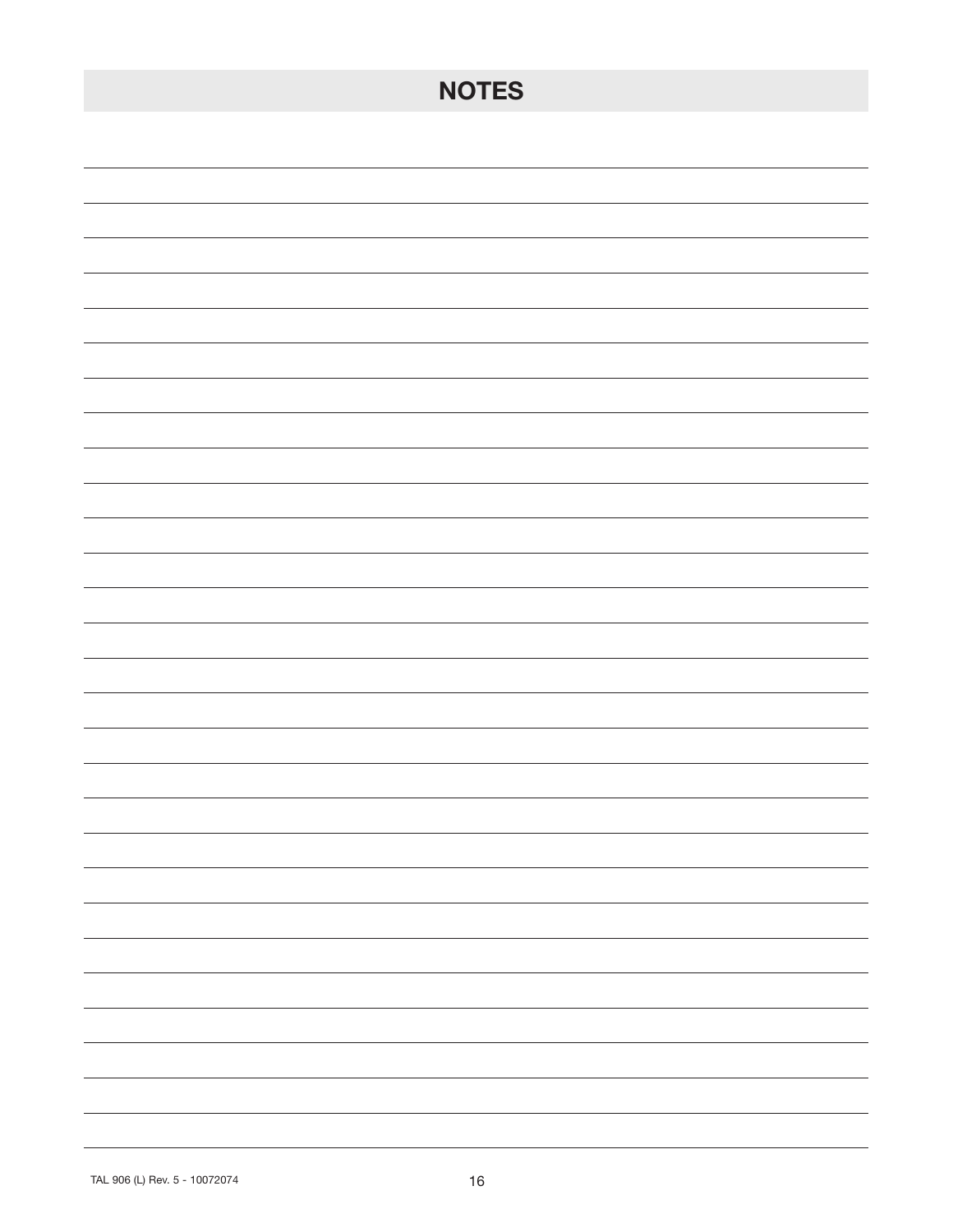# **REMOVING THE RESPIRATOR**

### **DECONTAMINATION**

#### **A WARNING**

**DO NOT remove respirator until respirator and protective clothing are decontaminated; otherwise, exposure to contaminants may result. Follow decontamination and disposal procedures established by appropriate authorities. Failure to follow this warning may result in serious personal injury or death.**

Once the protective equipment has been decontaminated, proper disposal of affected equipment must be performed. Disposal is to be performed as required by federal, state, and/or local laws.

When conditions are safe to remove and handle the respirator, the switch can be moved to the "OFF" position, and accessories/components (belt, cartridges etc) can be removed. Refer to the facepiece user's instruction manual.

#### A WARNING

**DO NOT reuse the cartridges. Cartridges are considered to be in service when they are removed from their packaging. Cartridges are intended for one time use only and must be disposed of upon termination of use.**

- 1. Open the battery compartment by unthreading (counter-clockwise) the battery cap assembly.
- 2. Remove the battery.
	- a. The non-rechargeable LI-SO2 battery must be disposed of on termination of use. Do not reuse the battery.
	- b.The rechargeable battery can be charged according to the instructions on the battery label in the Charging the C420 Rechareable Battery section of these User Instructions.

### **A WARNING**

**The rechargeable battery can only be charged using the MSA battery charger. Failure to follow this warning can result in serious personal injury or death.**

### $\triangle$  CAUTION

**DO NOT dispose of batteries as ordinary trash. Follow the instructions included in the Disposal of Cartridges and Batteries section.**

3. Clean, inspect, and prepare the C420 PAPR for the next use.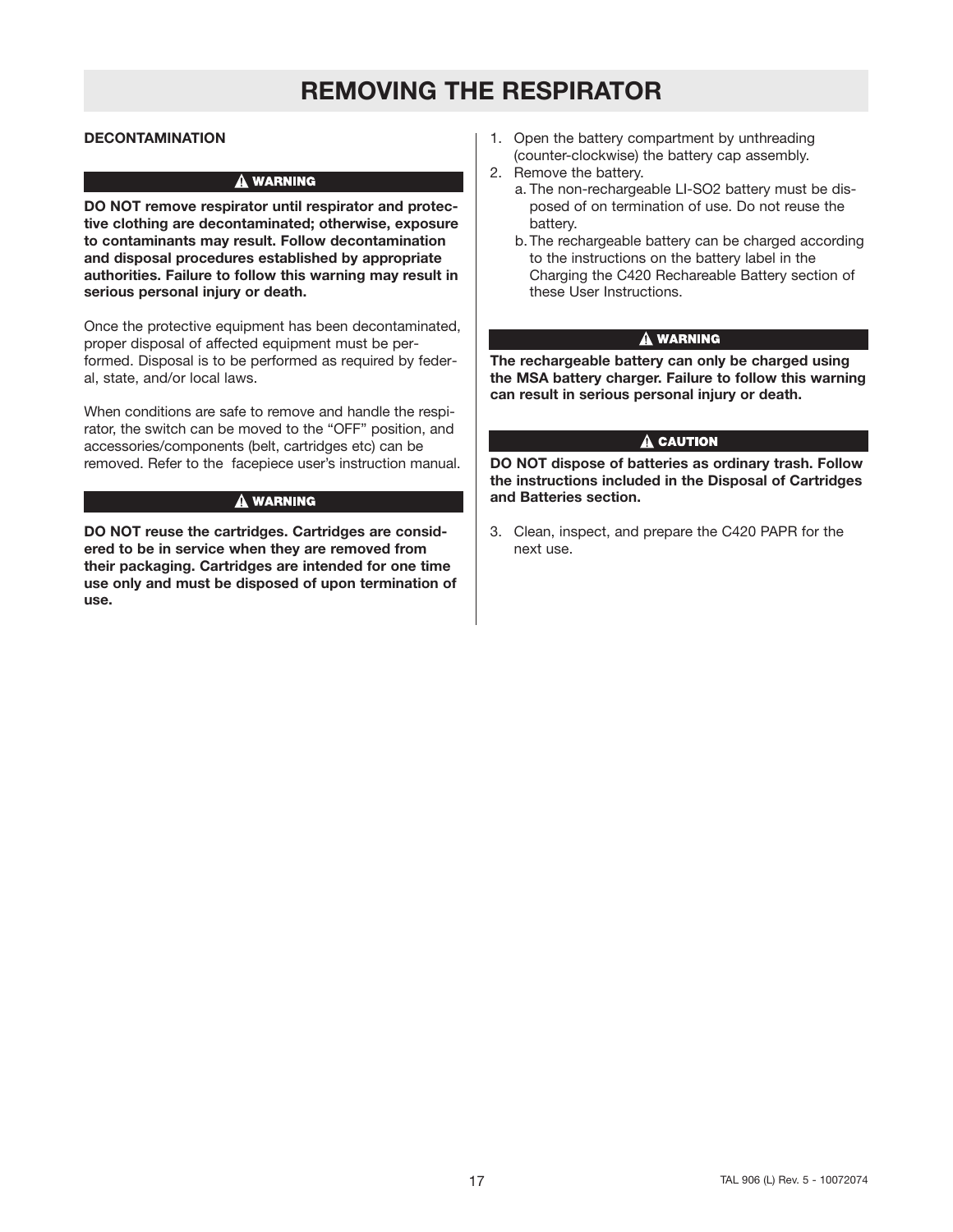| <b>NOTES</b>                                                                                                                                                                                                                                                                                                                                                                                                                                             |
|----------------------------------------------------------------------------------------------------------------------------------------------------------------------------------------------------------------------------------------------------------------------------------------------------------------------------------------------------------------------------------------------------------------------------------------------------------|
|                                                                                                                                                                                                                                                                                                                                                                                                                                                          |
|                                                                                                                                                                                                                                                                                                                                                                                                                                                          |
|                                                                                                                                                                                                                                                                                                                                                                                                                                                          |
|                                                                                                                                                                                                                                                                                                                                                                                                                                                          |
|                                                                                                                                                                                                                                                                                                                                                                                                                                                          |
|                                                                                                                                                                                                                                                                                                                                                                                                                                                          |
|                                                                                                                                                                                                                                                                                                                                                                                                                                                          |
|                                                                                                                                                                                                                                                                                                                                                                                                                                                          |
|                                                                                                                                                                                                                                                                                                                                                                                                                                                          |
|                                                                                                                                                                                                                                                                                                                                                                                                                                                          |
|                                                                                                                                                                                                                                                                                                                                                                                                                                                          |
|                                                                                                                                                                                                                                                                                                                                                                                                                                                          |
|                                                                                                                                                                                                                                                                                                                                                                                                                                                          |
|                                                                                                                                                                                                                                                                                                                                                                                                                                                          |
|                                                                                                                                                                                                                                                                                                                                                                                                                                                          |
|                                                                                                                                                                                                                                                                                                                                                                                                                                                          |
|                                                                                                                                                                                                                                                                                                                                                                                                                                                          |
| $\overline{\phantom{a}}$                                                                                                                                                                                                                                                                                                                                                                                                                                 |
| $\sim$ $\sim$                                                                                                                                                                                                                                                                                                                                                                                                                                            |
| $\sim$ 100 $\sim$<br>$\sim$ $\sim$                                                                                                                                                                                                                                                                                                                                                                                                                       |
| $\frac{1}{\sqrt{2\pi}}\left( \frac{1}{\sqrt{2\pi}}\right) \left( \frac{1}{\sqrt{2\pi}}\right) \left( \frac{1}{\sqrt{2\pi}}\right) \left( \frac{1}{\sqrt{2\pi}}\right) \left( \frac{1}{\sqrt{2\pi}}\right) \left( \frac{1}{\sqrt{2\pi}}\right) \left( \frac{1}{\sqrt{2\pi}}\right) \left( \frac{1}{\sqrt{2\pi}}\right) \left( \frac{1}{\sqrt{2\pi}}\right) \left( \frac{1}{\sqrt{2\pi}}\right) \left( \frac{1}{\sqrt{2\pi}}\right) \left( \frac{1}{\sqrt$ |
| $\sim$ $\sim$ $\sim$                                                                                                                                                                                                                                                                                                                                                                                                                                     |
| -                                                                                                                                                                                                                                                                                                                                                                                                                                                        |
| $\overline{\phantom{0}}$                                                                                                                                                                                                                                                                                                                                                                                                                                 |
| $\overline{\phantom{0}}$                                                                                                                                                                                                                                                                                                                                                                                                                                 |
| $\overline{\phantom{a}}$                                                                                                                                                                                                                                                                                                                                                                                                                                 |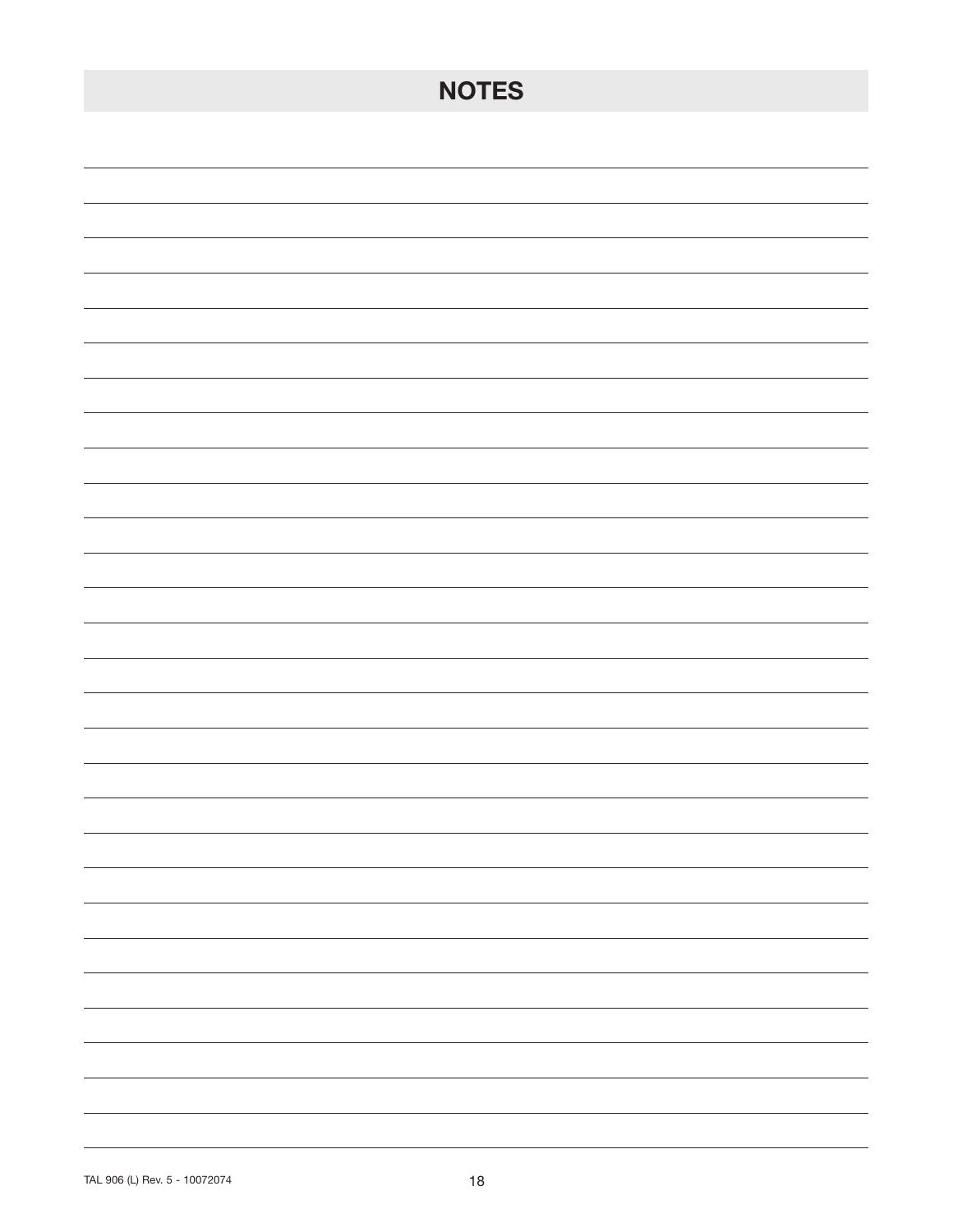# **CLEANING AND INSPECTION**

# **CLEANING AND DISINFECTING**

All components (facepiece, breathing tube, motor-blower, battery pack, and waistbelt) must be thoroughly cleaned after each use. Clean the respirator after each use with Confidence Plus® Cleaner (P/N 10009971) from MSA. Refer to the label for use instructions. A solution as effective as Confidence Plus Cleaning Solution and compatible with MSA respirator components may be substituted.

### A WARNING

**Be careful that you do not breathe or touch the contaminant in handling the respirator or its parts. Use equipment designed to protect you from the specific contaminant. If necessary, dispose of equipment to protect yourself from the contaminant. Failure to follow this warning can result in serious personal injury or death.**

**Note:** The used cartridges and LI-SO2 battery must be removed from the respirator and disposed of as directed in the Disposal of Battery and Cartridges section.

- 1. Preparing the cleaner:
	- a. Follow the instructions with the Confidence Plus Cleaning Solution.
	- b.If the Confidence Plus Cleaning Solution is not used, prepare in accordance with the instructions provided with cleaning products.
- 2. Disconnect the breathing tube from the facepiece.
- 3. Clean and disinfect the facepiece. Refer to the facepiece user's instruction:
- 4. Separate the motor-blower, breathing tube, waistbelt, and filter or chemical cartridges.
- 5. Inspect the equipment for worn inlet gaskets, damaged threads, cracked plastic components, rubber parts, worn or frayed belts, or other damaged compo-

nents. Make note of any damaged components and replace before storage.

- 6. Use a damp cloth or sponge saturated with Confidence Plus or equivalent cleaning solution to wipe the breathing tube and motor-blower clean.
- 7. Carefully clean the breathing tube connection and cartridge ports to remove deposits that could prevent an airtight seal.

### **A WARNING**

**DO NOT submerge the blower assembly. If accidental submersion occurs, the blower assembly must be allowed to air dry thoroughly and then tested with the Airflow Indicator to verify that the motor was not damaged. Failure to follow this warning can result in serious personal injury or death.**

- 8. Thoroughly wash and rinse the support belt in the Confidence Plus or equivalent cleaning solution. A soft brush or sponge may be used.
- 9. Re-assemble the respirator so that it will be ready for use.

# **INSPECTION**

- 1. Examine all hardware to ensure proper condition of threads, couplings, and adapters.
- 2. Examine all gaskets and seals and ensure that they are present and in good condition.
- 3. Examine the blower assembly and breathing tube assembly for damage or cracks. Ensure that there are no loose objects rattling inside the blower assembly.
- 4. Correct any deficiencies immediately or tag the respirator as in need of repair and remove it from service.
- 5. Ensure that the unit is working properly before storage.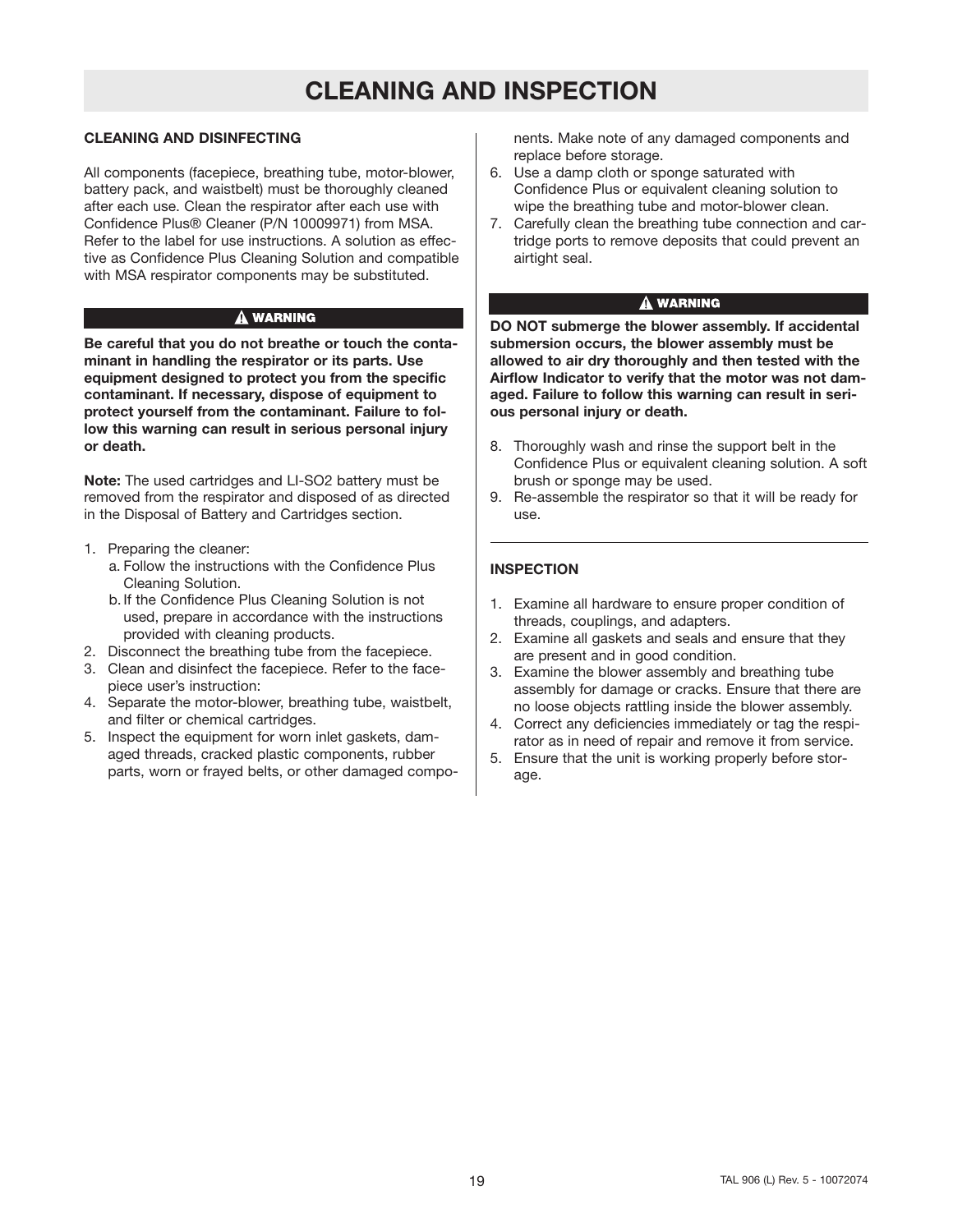| <b>NOTES</b>                                                                                                                                                                                                                                                                                                                                                                                                                                                                                |
|---------------------------------------------------------------------------------------------------------------------------------------------------------------------------------------------------------------------------------------------------------------------------------------------------------------------------------------------------------------------------------------------------------------------------------------------------------------------------------------------|
|                                                                                                                                                                                                                                                                                                                                                                                                                                                                                             |
|                                                                                                                                                                                                                                                                                                                                                                                                                                                                                             |
|                                                                                                                                                                                                                                                                                                                                                                                                                                                                                             |
|                                                                                                                                                                                                                                                                                                                                                                                                                                                                                             |
|                                                                                                                                                                                                                                                                                                                                                                                                                                                                                             |
|                                                                                                                                                                                                                                                                                                                                                                                                                                                                                             |
|                                                                                                                                                                                                                                                                                                                                                                                                                                                                                             |
|                                                                                                                                                                                                                                                                                                                                                                                                                                                                                             |
|                                                                                                                                                                                                                                                                                                                                                                                                                                                                                             |
|                                                                                                                                                                                                                                                                                                                                                                                                                                                                                             |
|                                                                                                                                                                                                                                                                                                                                                                                                                                                                                             |
|                                                                                                                                                                                                                                                                                                                                                                                                                                                                                             |
|                                                                                                                                                                                                                                                                                                                                                                                                                                                                                             |
|                                                                                                                                                                                                                                                                                                                                                                                                                                                                                             |
|                                                                                                                                                                                                                                                                                                                                                                                                                                                                                             |
|                                                                                                                                                                                                                                                                                                                                                                                                                                                                                             |
| the contract of the contract of                                                                                                                                                                                                                                                                                                                                                                                                                                                             |
| $\overline{\phantom{0}}$                                                                                                                                                                                                                                                                                                                                                                                                                                                                    |
|                                                                                                                                                                                                                                                                                                                                                                                                                                                                                             |
| $\sim$ 100 $\sim$                                                                                                                                                                                                                                                                                                                                                                                                                                                                           |
| $\sim$ $\sim$<br>$\frac{1}{2} \left( \frac{1}{2} \right) \left( \frac{1}{2} \right) \left( \frac{1}{2} \right) \left( \frac{1}{2} \right) \left( \frac{1}{2} \right) \left( \frac{1}{2} \right) \left( \frac{1}{2} \right) \left( \frac{1}{2} \right) \left( \frac{1}{2} \right) \left( \frac{1}{2} \right) \left( \frac{1}{2} \right) \left( \frac{1}{2} \right) \left( \frac{1}{2} \right) \left( \frac{1}{2} \right) \left( \frac{1}{2} \right) \left( \frac{1}{2} \right) \left( \frac$ |
| $\sim$ $\sim$ $\sim$ $\sim$                                                                                                                                                                                                                                                                                                                                                                                                                                                                 |
| -                                                                                                                                                                                                                                                                                                                                                                                                                                                                                           |
| $\overline{\phantom{0}}$                                                                                                                                                                                                                                                                                                                                                                                                                                                                    |
| $\overline{\phantom{0}}$                                                                                                                                                                                                                                                                                                                                                                                                                                                                    |
|                                                                                                                                                                                                                                                                                                                                                                                                                                                                                             |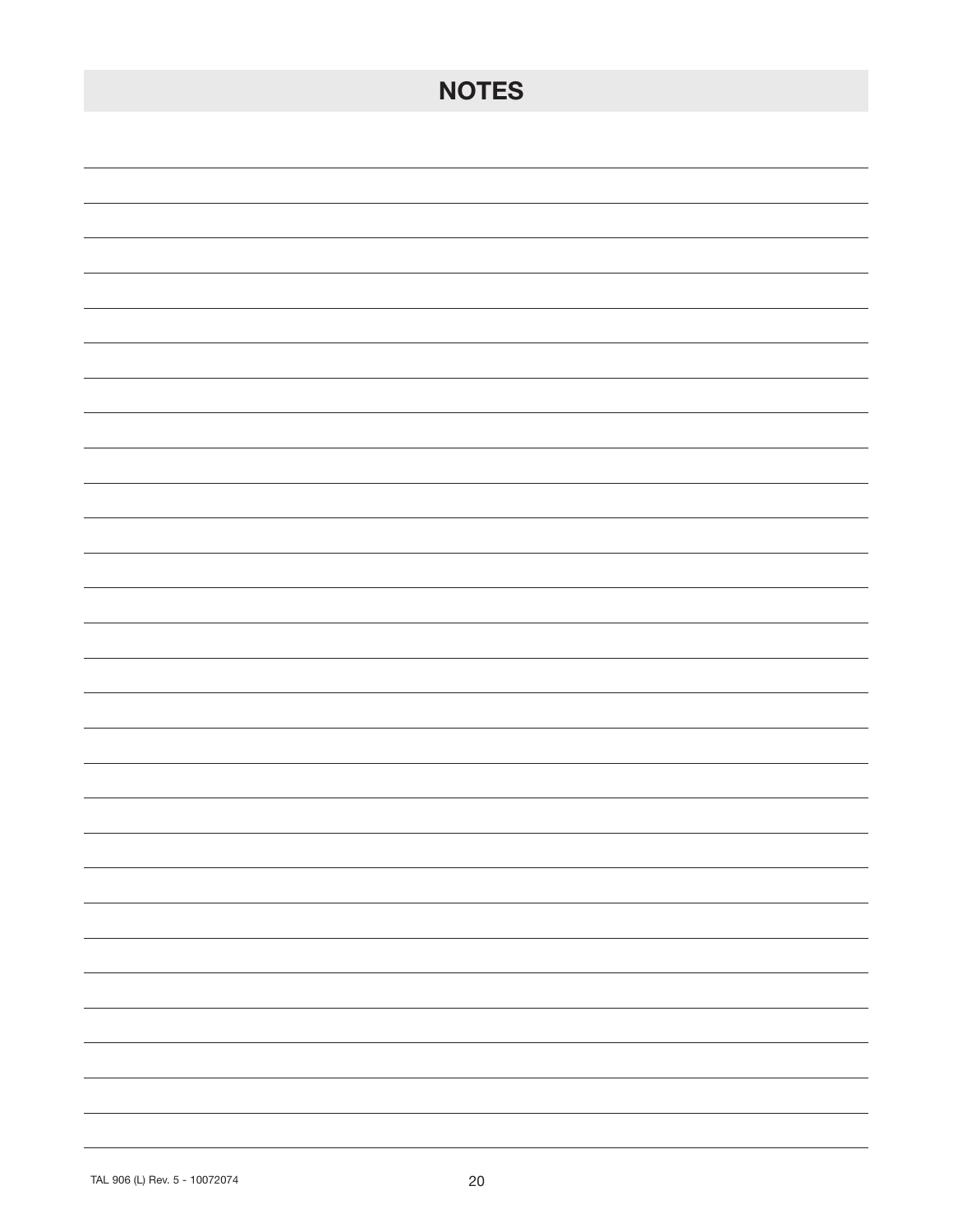# **STORAGE**

### **STORAGE**

### $\hat{\mathbf{A}}$  caution

- **• Ensure that the unit is working properly before storage by temporarily installing a battery and check the airflow as instructed in the Before Use section (Refer to the Air Flow Test Less Cartridges Section). Remove the battery after testing.**
- **• DO NOT store the unit with the battery installed. Always remove the battery from the blower assembly for storage. Store the battery and the blower assembly away from sunlight, heat, or moisture.**

### **Storing the Respirator**

- Install the green seal plugs over the outlet and into the cartridge mounting ports of the blower assembly.
- Install the green seal plugs over the outlet and into the blower inlet of the breathing tube assembly.



Store only undamaged respirators and breathing tubes for further use. When not in use, store the respirator in cool, dry, and clean ambient air.

### **Storage for CBRN Application Only**

Cartridges must be stored in ONE of the configurations listed:

- Cartridges must be stored in original, unopened foil bag and in the extended clamshell (P/N 10046578), or
- Cartridges must be stored in original, unopened foil bag and in the original, unopened carton.

The facepiece must be stored in an extended clamshell (P/N 10046578). The clamshell is provided as a convenient storage container to protect the facepiece and one cartridge. Replace the clamshell if it becomes damaged.

### **Storing the batteries**

- Store the batteries in normal conditions (room temperature/50% relative humidity/away from direct sunlight).
- The LI-SO2 battery is designed for extended shelf life when properly stored. The LI-SO2 battery is not rechargeable.
- The NiMH battery is rechargeable. Follow the instructions on the battery label or refer to the Charging the C420 Rechargeable Battery section of this manual.
- Keep this user's instruction manual with the complete respirator.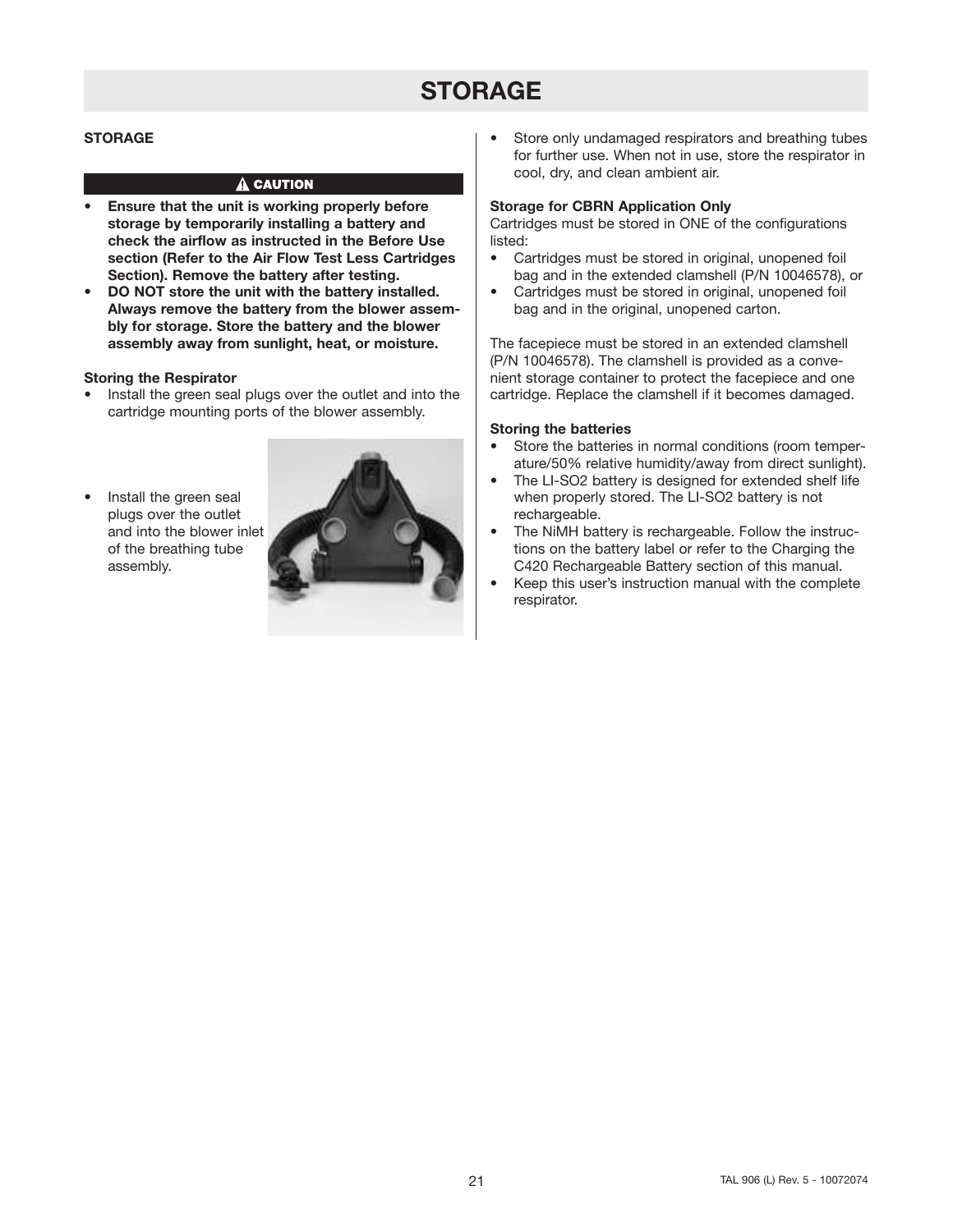| <b>NOTES</b> |
|--------------|
|              |
|              |
|              |
|              |
|              |
|              |
|              |
|              |
|              |
|              |
|              |
|              |
|              |
|              |
|              |
|              |
| -<br>-       |
| -            |
| Ξ.           |
| -            |
|              |
|              |
|              |
|              |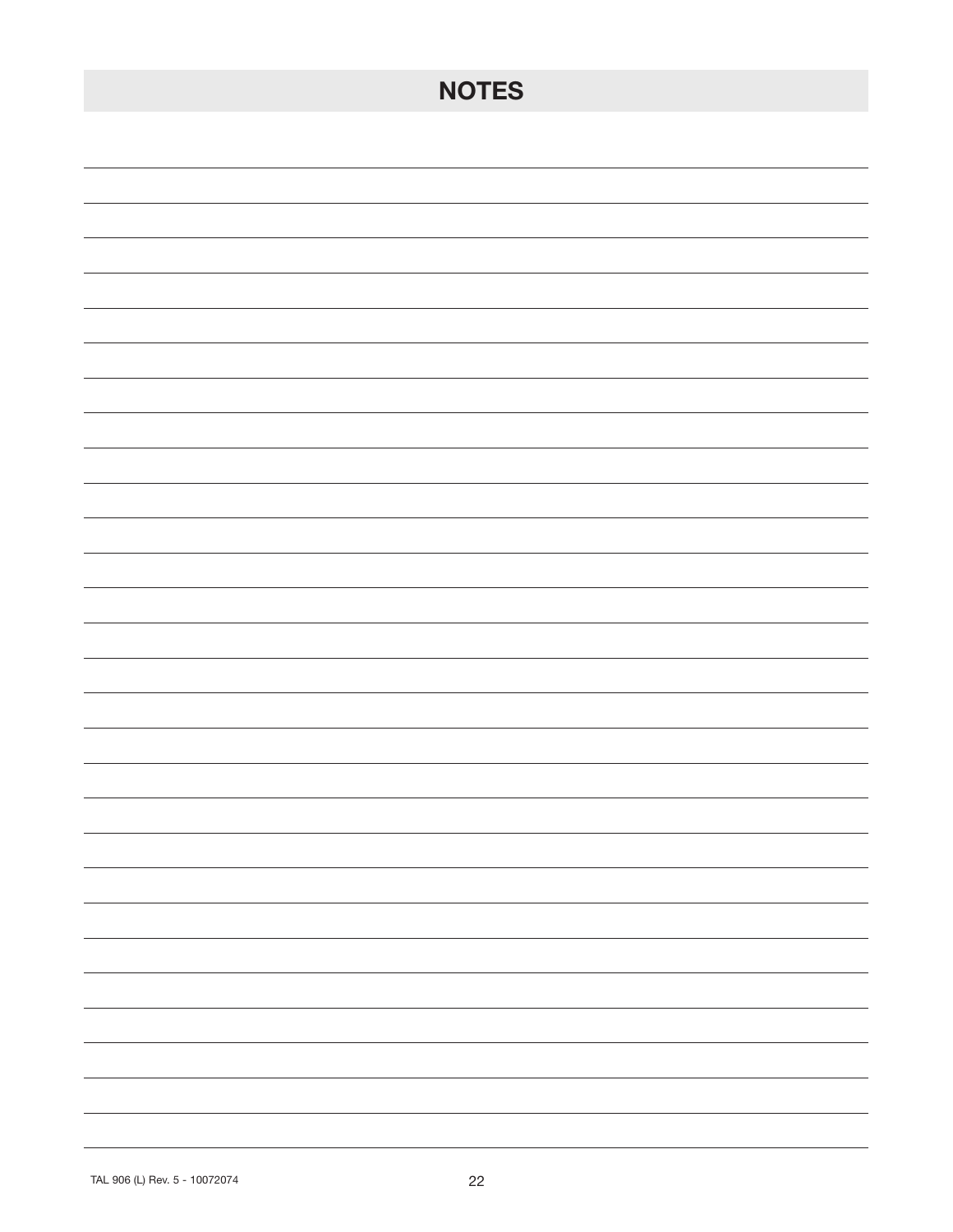# **CHARGING THE C420 RECHARGEABLE BATTERY**

# **CHARGING THE C420 RECHARGEABLE BATTERY**

**Note:** Before initial battery pack use, or if battery pack has not been used for an extended period of time (several months), perform (3) 6-hour charge/4-hour discharge cycles for optimum battery performance. The discharge cycles should be completed with the blower running in a non-hazardous environment, with no breathing tube or cartridges attached to the blower.

- 1. Place the charger horizontally on a flat surface and in a dust-free area with a temperature range between 32°F and 100°F (0°C and 37.7°C). The ideal temperature is 70°F (21.1°C).
- 2. Insert the appropriate cord set (120v or 230v) into the IEC receptacle on the charger. Plug the charger AC power cord into the appropriate regulated 120v or 230v outlet. The "ORANGE" LED will illuminate when no battery is plugged in or during battery charging initialization.
- 3. Align the keyed charger plug with the charging receptacle in the battery pack and fully insert. The "RED" LED will illuminate, indicating that the connected battery pack is being charged in the "Fast Charge Rate" mode.

**Note:** In a discharged condition (approximately 4 hours of operational use), the battery pack will charge for approximately 6 hours. Charging times will vary for battery packs in a partial charge state.

#### **A WARNING**

- **• The positive and negative battery terminals of the battery pack are on the opposite end from the charging receptacle. DO NOT ground out the positive terminal (center metal circle) and the negative terminal (outer metal ring). Doing so could short circuit the battery pack, resulting in excessive current flow and could cause battery liquid electrolyte leakage, heat generation, bursting and fire.**
- **• Use extreme caution not to ground out the metal charging leads on the battery charger plug, as doing so could result in damage to the battery charger.**

**Failure to follow the above warning can result in serious personal injury or death.**

- 4. When the "GREEN/ORANGE" LEDs illuminate, the charger has switched to a "Top-Off Charge" mode, indicating the battery is nearly fully charged.
- 5. The "GREEN" LED indicates the battery is fully charged and is in the "Trickle Charge" mode. The optimum charging time is 8 hours. Battery packs can be left in a "Trickle Charge" mode indefinitely.

### A CAUTION

**New batteries, and batteries not used for months, could experience a false indication that can cause the "GREEN" LED indicator to illuminate only a few minutes into the charging cycle. Unplug and then re-plug to continue the charging cycle.**

- 6. If the "Red/Green" LEDs illuminate, there is a fault condition. Remove the battery immediately. If the LED's illuminate with another battery connected, remove the charger from service.
- 7. To remove the charging plug from the battery pack, firmly grasp the charging plug housing with the fingers and pull out.

### $\mathbf{\triangle}$  CAUTION

**DO NOT remove by pulling the charging plug cord. This can damage/separate the wire connections to the charging plug housing.**

### **Rapid Charger LED Illumination Sequence**

| <b>LED Illumination</b> | <b>Charging Status w/AC Power</b><br>Cord plugged in     |
|-------------------------|----------------------------------------------------------|
| Orange                  | No battery attached or charging<br>cycle is initializing |
| Red                     | Fast charge                                              |
| Green/Orange            | Top-off charge, battery is almost<br>fully charged       |
| Green                   | Battery fully charged and ready to<br>use                |
| Red/Green               | Fault condition - remove battery<br>from charge          |

# A CAUTION

**DO NOT allow the battery pack to fully discharge. The functional system operational time for the battery pack is approx. 4 hours. Operating the system in excess of 4 hours results in significantly reduced airflow.**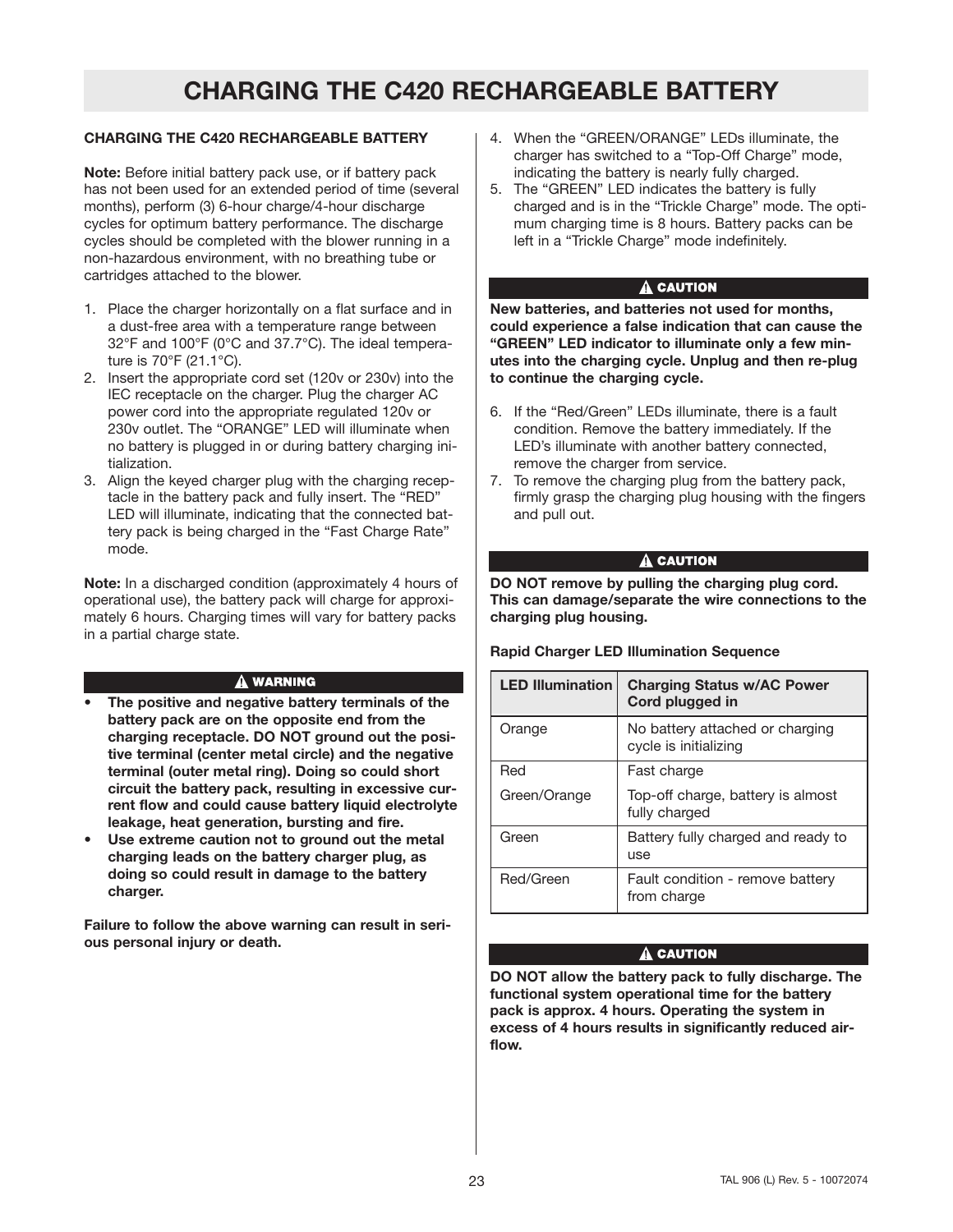| <b>NOTES</b>             |
|--------------------------|
|                          |
|                          |
|                          |
|                          |
|                          |
|                          |
|                          |
|                          |
|                          |
|                          |
|                          |
|                          |
|                          |
|                          |
|                          |
|                          |
|                          |
| $\overline{\phantom{0}}$ |
| -                        |
| $\overline{\phantom{0}}$ |
| Ξ.<br>-                  |
|                          |
|                          |
|                          |
|                          |
|                          |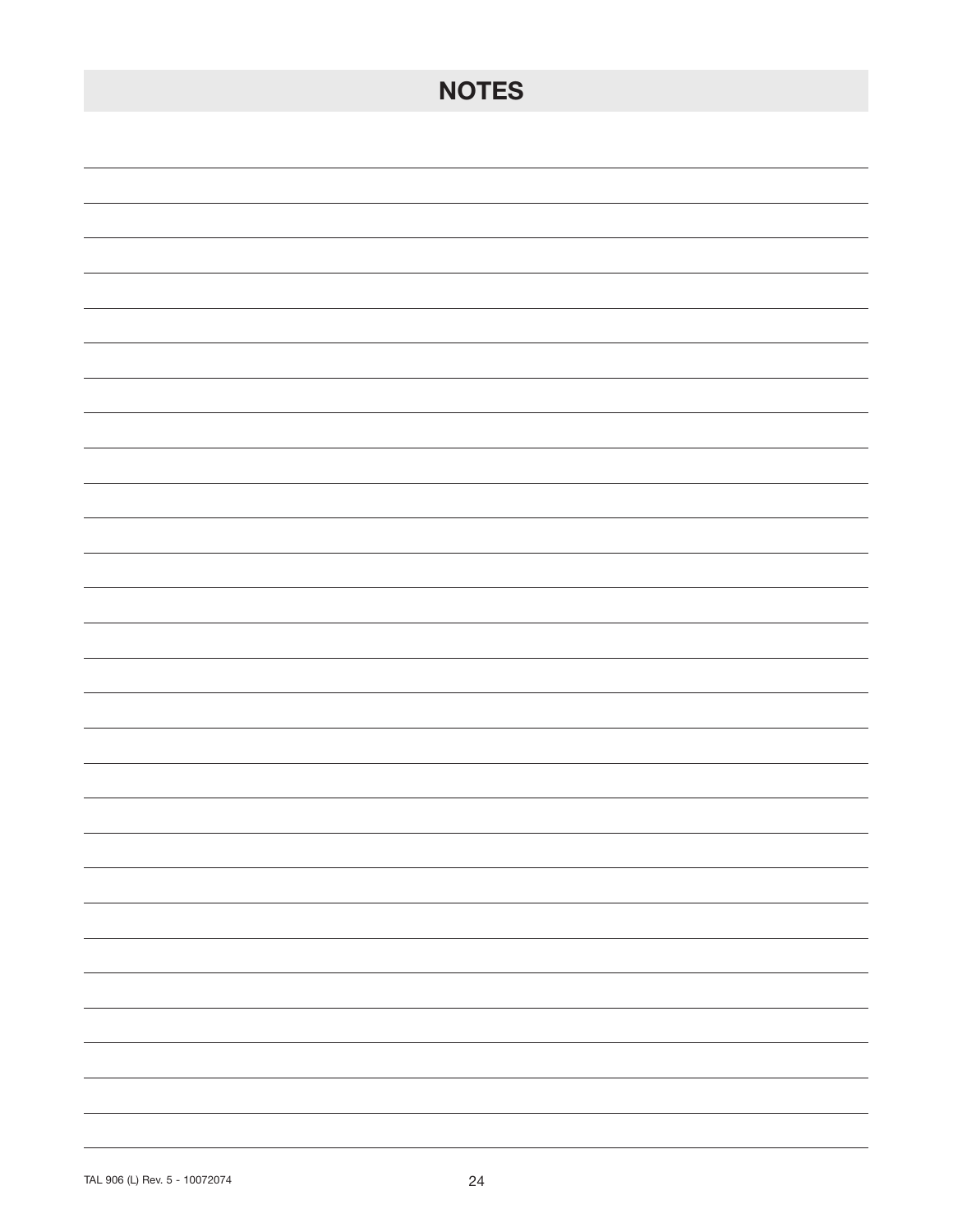# **CARTRIDGE AND BATTERY DISPOSAL**

# **CARTRIDGE DISPOSAL**

Remove the used cartridges and dispose of them properly.

Dispose of the cartridges in accordance with federal, state, and local regulations.

### A CAUTION

**Handle the cartridges with care. Cartridges may contain the contaminant that was in the atmosphere while the cartridges were being used and must be handled as a contaminated or potentially contaminated object.**

### **BATTERY DISPOSAL**

#### A WARNING

**DO NOT dispose of the battery in fire. It may explode. Failure to follow this warning can result in serious personal injury or death.**

**Note:** Remove the LI-SO2 battery and discharge it according to the following instructions. Discharge instructions are also printed on the battery.

## **Discharging and Disposing of the LI-SO2 Battery**

- 1. Remove the warning label from the side of the battery next to the contact end. Attached to the label is a pull tab. The pull tab must be removed with the label.
- 2. Store the battery with the label removed for five (5) days to completely discharge.
- 3. Dispose and/or recycle batteries in accordance with federal, state, and local regulations.

### **A WARNING**

**DO NOT attempt to the charge the LI-SO2 battery. The battery may ignite resulting in serious personal injury or death.**

### **Disposing of the NiMH Battery**

**Note:** NiMH cells contained in the MSA NiMH battery pack are classified by the federal government as a nonhazardous waste and are safe for disposal as municipal waste.

- 1. Apply a piece of non-conductive insulating tape across the contact and charging pins ends and dispose the battery pack.
- 2. NiMH cells contained in the MSA battery pack contain recyclable materials. Dispose of or recycle batteries in accordance with all applicable federal, state, and local regulations.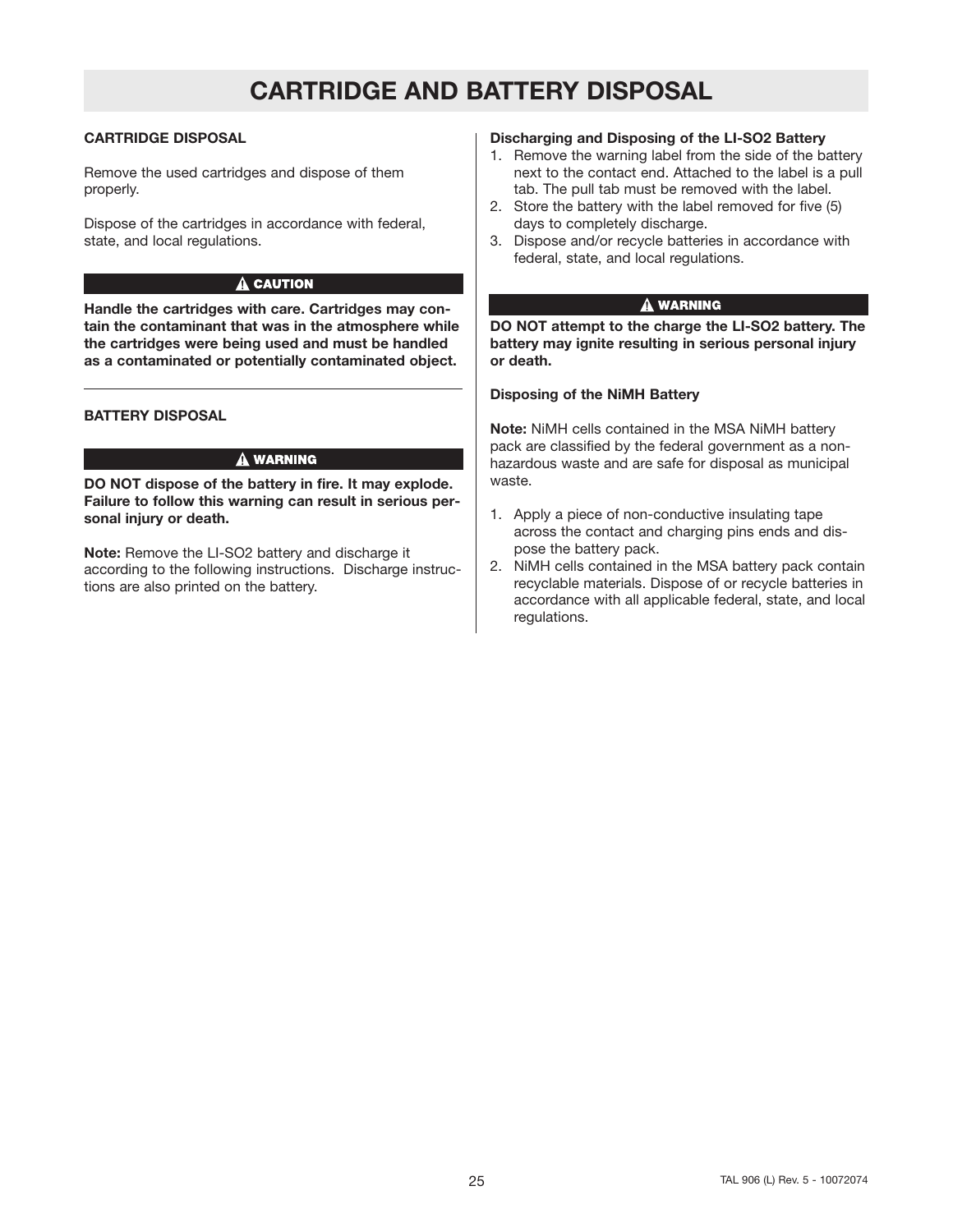| <b>NOTES</b>                                                                                                                                                                                                                                                                                                                                                                                                                                                               |
|----------------------------------------------------------------------------------------------------------------------------------------------------------------------------------------------------------------------------------------------------------------------------------------------------------------------------------------------------------------------------------------------------------------------------------------------------------------------------|
|                                                                                                                                                                                                                                                                                                                                                                                                                                                                            |
|                                                                                                                                                                                                                                                                                                                                                                                                                                                                            |
|                                                                                                                                                                                                                                                                                                                                                                                                                                                                            |
|                                                                                                                                                                                                                                                                                                                                                                                                                                                                            |
|                                                                                                                                                                                                                                                                                                                                                                                                                                                                            |
|                                                                                                                                                                                                                                                                                                                                                                                                                                                                            |
|                                                                                                                                                                                                                                                                                                                                                                                                                                                                            |
|                                                                                                                                                                                                                                                                                                                                                                                                                                                                            |
|                                                                                                                                                                                                                                                                                                                                                                                                                                                                            |
|                                                                                                                                                                                                                                                                                                                                                                                                                                                                            |
|                                                                                                                                                                                                                                                                                                                                                                                                                                                                            |
|                                                                                                                                                                                                                                                                                                                                                                                                                                                                            |
|                                                                                                                                                                                                                                                                                                                                                                                                                                                                            |
|                                                                                                                                                                                                                                                                                                                                                                                                                                                                            |
|                                                                                                                                                                                                                                                                                                                                                                                                                                                                            |
|                                                                                                                                                                                                                                                                                                                                                                                                                                                                            |
| $\overline{\phantom{0}}$                                                                                                                                                                                                                                                                                                                                                                                                                                                   |
| $\overline{\phantom{0}}$                                                                                                                                                                                                                                                                                                                                                                                                                                                   |
|                                                                                                                                                                                                                                                                                                                                                                                                                                                                            |
| $\frac{1}{2} \left( \frac{1}{2} \right) \left( \frac{1}{2} \right) \left( \frac{1}{2} \right) \left( \frac{1}{2} \right) \left( \frac{1}{2} \right) \left( \frac{1}{2} \right) \left( \frac{1}{2} \right) \left( \frac{1}{2} \right) \left( \frac{1}{2} \right) \left( \frac{1}{2} \right) \left( \frac{1}{2} \right) \left( \frac{1}{2} \right) \left( \frac{1}{2} \right) \left( \frac{1}{2} \right) \left( \frac{1}{2} \right) \left( \frac{1}{2} \right) \left( \frac$ |
| $\overline{\phantom{0}}$<br>$\overline{\phantom{0}}$                                                                                                                                                                                                                                                                                                                                                                                                                       |
| $\overline{\phantom{0}}$                                                                                                                                                                                                                                                                                                                                                                                                                                                   |
|                                                                                                                                                                                                                                                                                                                                                                                                                                                                            |
| -                                                                                                                                                                                                                                                                                                                                                                                                                                                                          |
|                                                                                                                                                                                                                                                                                                                                                                                                                                                                            |
|                                                                                                                                                                                                                                                                                                                                                                                                                                                                            |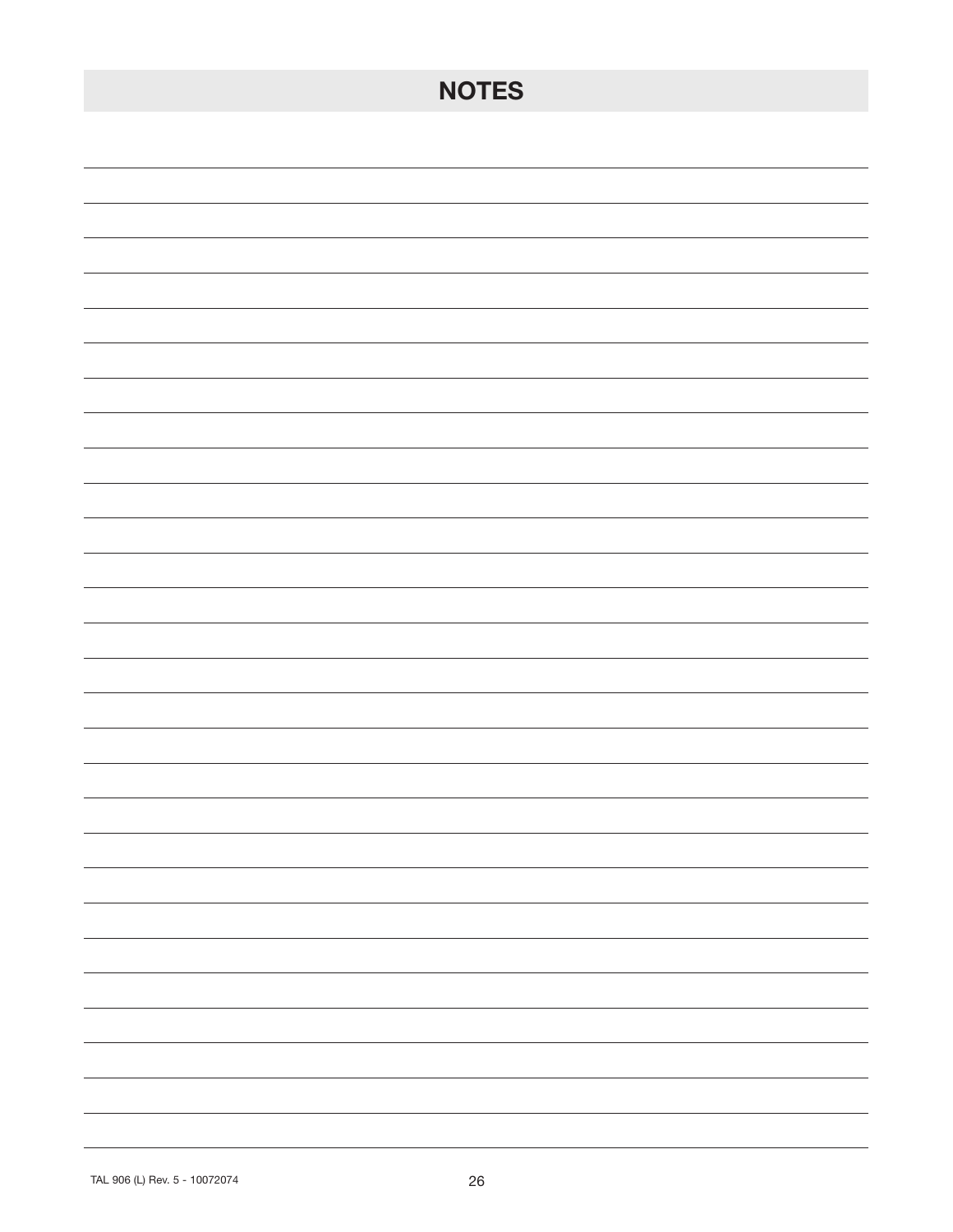# **RECERTIFICATION**

### **RECERTIFICATION**

MSA recommends the C420 PAPR be recertified by MSA every three years. A re-certification consists of blower assembly inspection, main seal and filter gasket replacement, and a system performance verification check.

# **WARRANTY**

### **Mine Safety Appliances Company General Express Warranty and Terms of Sale**

**1. Express Warranty -** MSA warrants that the product furnished under this order is free from mechanical defects or faulty workmanship for a period of one (1) year from date of shipment, provided it is maintained and used in accordance with MSA's instructions and/or recommendations. This warranty does not apply to expendable or consumable parts whose normal life expectancy is less than one (1) year such as, but not limited to, non-rechargeable batteries, and cartridges. Replacement parts and repairs are warranted for ninety (90) days from the date of repair of the product or sale of the replacement part, whichever occurs first. MSA shall be released from all obligations under this warranty in the event repairs or modifications are made by persons other than its own or authorized service personnel or if the warranty claim results from misuse of the product. No agent, employee or representative of MSA may bind MSA to any affirmation, representation or modification of the warranty concerning the goods sold under this contract. THIS WARRANTY IS IN LIEU OF ALL OTHER WARRANTIES, EXPRESS, IMPLIED OR STATUTORY, AND IS STRICTLY LIMITED TO THE TERMS HEREOF: MSA SPECIFICALLY DISCLAIMS ANY WARRANTY OF MERCHANTABILITY OR OF FITNESS FOR A PARTIC-ULAR PURPOSE.

- **2. Exclusive Remedy -** It is expressly agreed that the Purchaser's sole and exclusive remedy for breach of the above warranty, for any tortious conduct of MSA, or for any other cause of action, shall be the repair and/or replacement, at MSA's option, of any equipment or parts thereof, that after examination by MSA are proven to be defective. Replacement equipment and/or parts will be provided at no cost to the purchaser, F.O.B. MSA's plant. Failure of MSA to successfully repair any non-conforming product shall not cause the remedy established hereby to fail of its essential purpose.
- **3 Exclusion of Consequential Damages -** Purchaser specifically understands and agrees that under no circumstances will MSA be liable to Purchaser for economic, special, incidental or consequential damages or losses of any kind whatsoever, including but not limited to, loss of anticipated profits and any other loss caused by reason of the nonoperation of the goods. This exclusion is applicable to claims for breach of warranty, tortious conduct or any other cause of action against MSA.